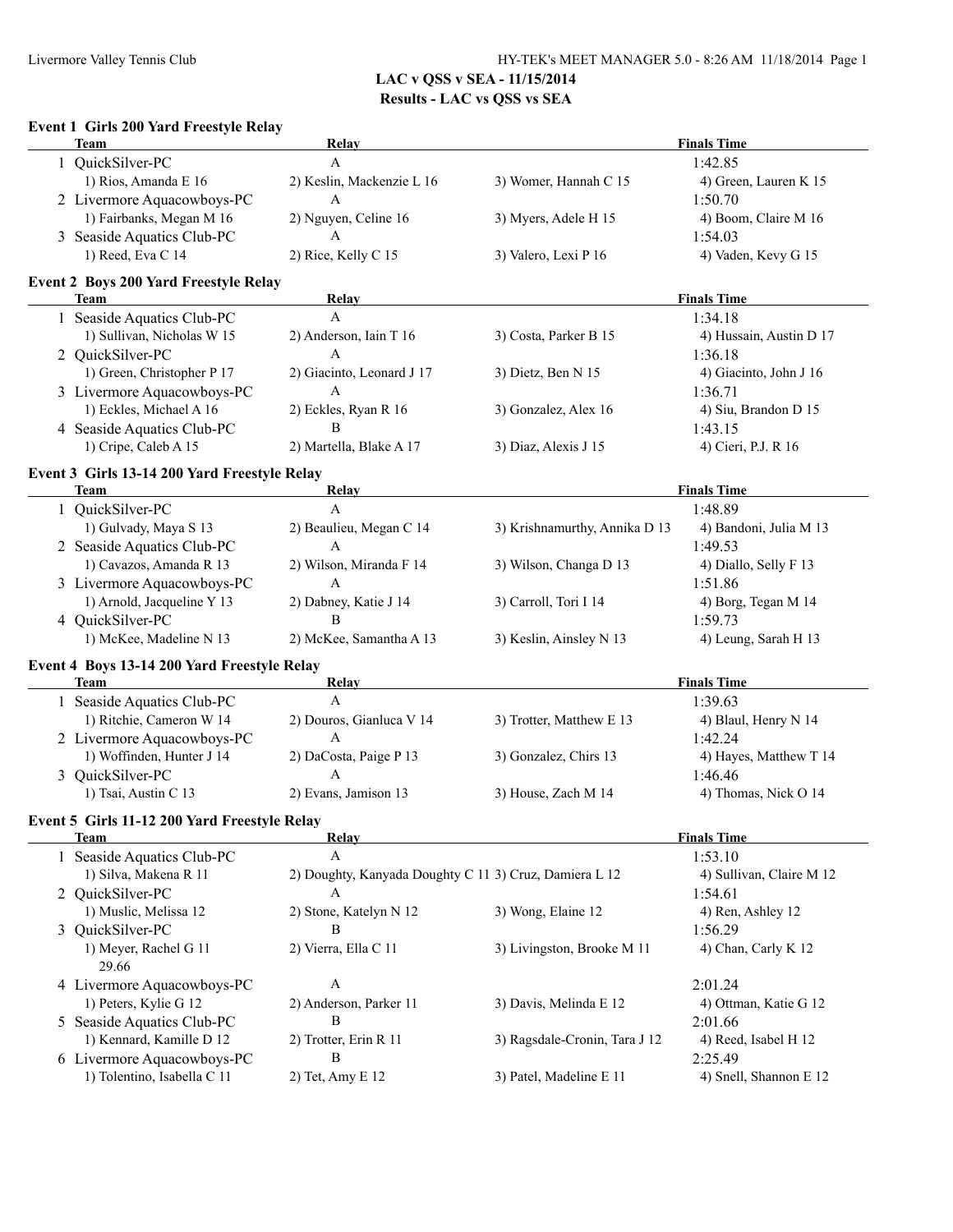|   | Event 6 Boys 11-12 200 Yard Freestyle Relay<br>Team        | Relay                                        |                            | <b>Finals Time</b>                     |
|---|------------------------------------------------------------|----------------------------------------------|----------------------------|----------------------------------------|
|   | 1 Livermore Aquacowboys-PC                                 | A                                            |                            | 2:00.83                                |
|   | 1) Quach, Gregory 11                                       | 2) Schwegler, Wilson E 11                    | 3) Coltrin, Nick N 12      | 4) DaCosta, Taber T 11                 |
|   | Event 7 Girls 9-10 200 Yard Freestyle Relay<br><b>Team</b> | Relay                                        |                            | <b>Finals Time</b>                     |
|   | 1 Livermore Aquacowboys-PC                                 | A                                            |                            | 2:04.53                                |
|   | 1) Kawamura, Minh-Nha 9                                    | 2) Combitsis, Annelyse R 10                  | 3) Robinson, Maggie G 9    | 4) Urban, Natalie R 10                 |
|   | 2 QuickSilver-PC                                           | A                                            |                            | 2:07.60                                |
|   | 1) Seljeseth, Courtney A 10                                |                                              |                            | 4) Gulvady, Leena S 10                 |
|   |                                                            | 2) Palko-Lacerda, Alexia B 9<br>$\mathsf{A}$ | 3) Hannigan, Katie E 9     |                                        |
|   | 3 Seaside Aquatics Club-PC<br>1) Cortez, Casey A 10        |                                              |                            | 2:19.45                                |
|   |                                                            | 2) Hall, Kalea W 9<br>B                      | 3) Hubrich, Nina K 9       | 4) Jones, Jocelyn M 10                 |
|   | 4 Livermore Aquacowboys-PC<br>1) Chew, Ellie 9             | 2) Ford, Makenzie K 9                        | 3) Gendolfe, Callie N 10   | 2:32.28<br>4) Schwabenland, Cheryl D 9 |
|   | Event 8 Boys 9-10 200 Yard Freestyle Relay                 |                                              |                            |                                        |
|   | <b>Team</b>                                                | Relay                                        |                            | <b>Finals Time</b>                     |
|   | 1 Livermore Aquacowboys-PC                                 | $\mathbf{A}$                                 |                            | 2:12.30                                |
|   | 1) Quach, Alexander 9                                      | 2) Hendrick, Jack 9                          | 3) Davis, Jack C 9         | 4) Martinez, Ryan A 10                 |
|   | 2 QuickSilver-PC                                           | A                                            |                            | 2:18.62                                |
|   | 1) Affinito, Zachary 9                                     | 2) Rodrigues, Matthew C 9                    | 3) Rodrigues, Michael J 10 | 4) Flores, Gianlucca 9                 |
|   | Event 9 Girls 8 & Under 100 Yard Freestyle Relay           |                                              |                            |                                        |
|   | Team                                                       | Relay                                        |                            | <b>Finals Time</b>                     |
|   | 1 QuickSilver-PC                                           | $\mathbf{A}$                                 |                            | 1:14.02                                |
|   | 1) Piasai, Madison 8                                       | 2) Dick-Peddie, Jennifer A 8                 | 3) Livingston, Bree T 8    | 4) Cui, Kyra O 7                       |
|   | 2 Livermore Aquacowboys-PC                                 | A                                            |                            | 1:14.62                                |
|   | 1) Dominguez, Rivers A 8                                   | 2) Tolentino, Ava 7                          | 3) Gravestock, Olivia M 8  | 4) Gomez, Madelynn M 8                 |
|   | 3 QuickSilver-PC                                           | B                                            |                            | 1:20.01                                |
|   | 1) Applebaum, Sarah R 6                                    | 2) Lengyel, Nadezda 5                        | 3) Boeun, Sophie L 7       | 4) Meyer, Rebecca G 7                  |
|   | 4 Livermore Aquacowboys-PC                                 | B                                            |                            | 1:37.46                                |
|   | 1) Gravestock, Audrey E 7                                  | 2) Snell, Delaney M 7                        | 3) Eaton, Lauren A 7       | 4) Johnson, Giana M 6                  |
|   | Event 10 Boys 8 & Under 100 Yard Freestyle Relay           |                                              |                            |                                        |
|   | Team                                                       | Relay                                        |                            | <b>Finals Time</b>                     |
|   | 1 QuickSilver-PC                                           | $\mathbf{A}$                                 |                            | 1:09.46                                |
|   | 1) Ren, Aiden J 8                                          | 2) Gulvady, Jay G 7                          | 3) Kessel, Jacob T 8       | 4) Lengyel, Anton 8                    |
|   | 2 Seaside Aquatics Club-PC                                 | A                                            |                            | 1:14.71                                |
| 3 | QuickSilver-PC                                             | $\, {\bf B}$                                 |                            | 1:25.72                                |
|   | 1) Ford, Ziggy C 8                                         | 2) Primmer, Jake R 6                         | 3) Rodrigues, Zachary F 7  | 4) Paxton IV, Donnie W 8               |
|   | Event 13 Girls 10 & Under 200 Yard Freestyle               |                                              |                            |                                        |
|   | <b>Name</b>                                                | Age Team                                     |                            | <b>Finals Time</b>                     |
|   | 1 Kawamura, Minh-Nha                                       | 9Livermore Aquacowboys-PC                    |                            | 2:22.98                                |
|   | 2 Gulvady, Leena S                                         | 10QuickSilver-PC                             |                            | 2:29.51                                |
|   | 3 Carroll, Faith T                                         | 9Livermore Aquacowboys-PC                    |                            | 2:41.56                                |
|   | 4 Piasai, Madison                                          | 8Unattached                                  |                            | 2:43.46                                |
|   | 5 Herscu, Abigail E                                        | 10Livermore Aquacowboys-PC                   |                            | 2:53.38                                |
|   | 6 Milutin, Natasha                                         | 9QuickSilver-PC                              |                            | 2:53.91                                |
|   |                                                            |                                              |                            | 2:58.75                                |
|   | 7 Hall, Kalea W                                            | 9Seaside Aquatics Club-PC                    |                            |                                        |
|   | 8 Cortez, Casey A                                          | 10Seaside Aquatics Club-PC                   |                            | 3:02.70                                |
|   | Event 14 Boys 10 & Under 200 Yard Freestyle                |                                              |                            |                                        |
|   | <b>Name</b><br>1 Martinez, Ryan A                          | Age Team<br>10Livermore Aquacowboys-PC       |                            | <b>Finals Time</b><br>2:28.61          |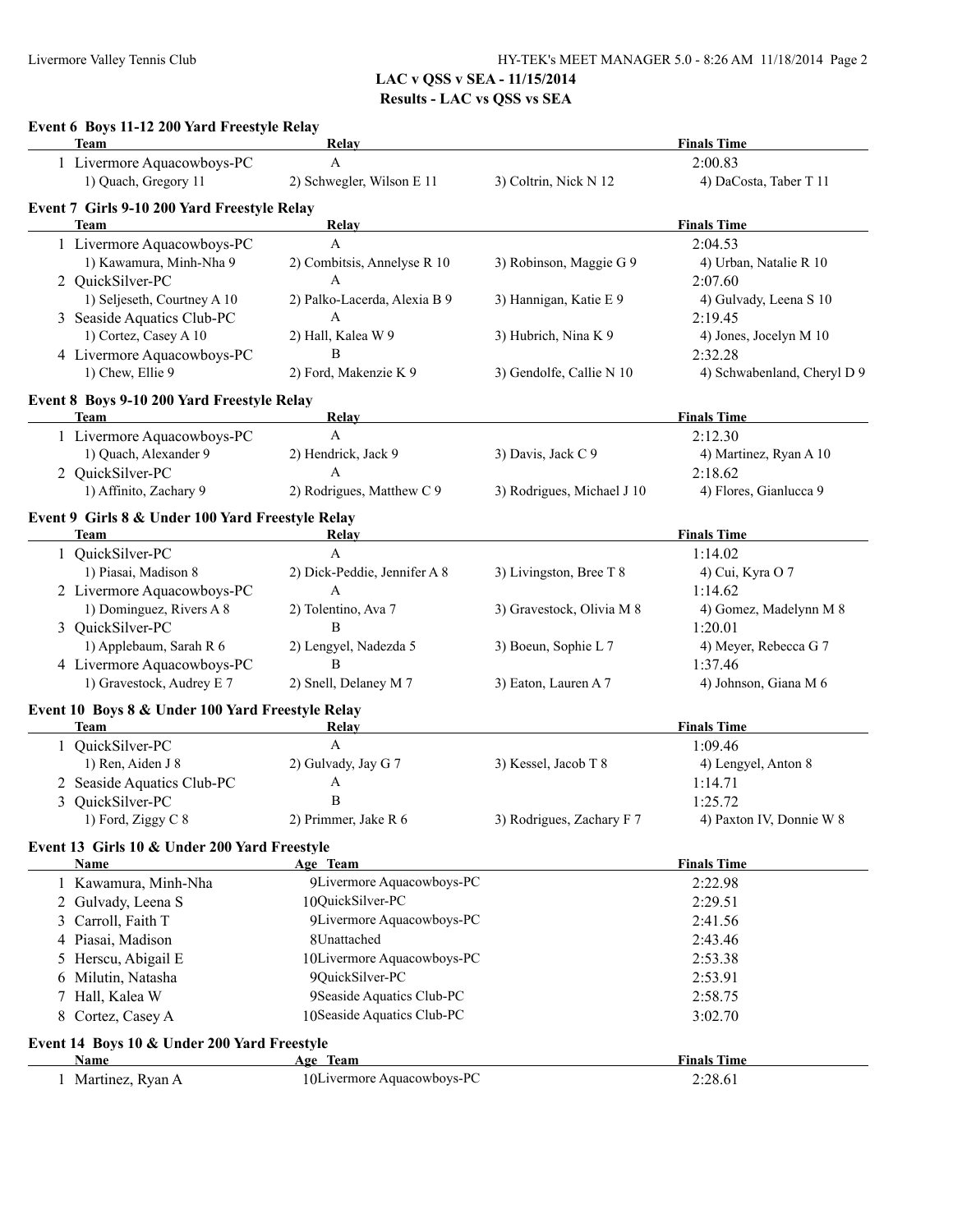#### **(Event 14 Boys 10 & Under 200 Yard Freestyle)**

| <b>Name</b>              | Age Team                  | <b>Finals Time</b> |
|--------------------------|---------------------------|--------------------|
| 2 Davis, Jack C          | 9Livermore Aquacowboys-PC | 2:40.35            |
| 3 Affinito, Zachary      | 9QuickSilver-PC           | 2:49.28            |
| 4 Quach, Alexander       | 9Livermore Aquacowboys-PC | 2:49.37            |
| 5 Thompson, Derek H      | 9Livermore Aquacowboys-PC | 2:51.61            |
| 6 Ren, Aiden J           | 80uickSilver-PC           | 3:05.47            |
| --- Ramanathan, Akshay R | 10OuickSilver-PC          | DO                 |

#### **Event 15 Girls 11 & Over 200 Yard Freestyle**

|    | Name                         | Age Team                    | <b>Finals Time</b> |
|----|------------------------------|-----------------------------|--------------------|
|    | Green, Lauren K              | 15QuickSilver-PC            | 1:57.38            |
|    | Womer, Hannah C              | 15QuickSilver-PC            | 2:00.67            |
| 3  | Giacinto, Sonja F            | 16QuickSilver-PC            | 2:02.39            |
|    | Beaulieu, Megan C            | 14QuickSilver-PC            | 2:11.24            |
| 5. | Ren, Ashley                  | 12QuickSilver-PC            | 2:14.11            |
| 6  | Vaden, Kevy G                | 15 Seaside Aquatics Club-PC | 2:14.15            |
|    | Reed, Eva C                  | 14 Seaside Aquatics Club-PC | 2:16.30            |
| 8  | Myers, Adele H               | 15Livermore Aquacowboys-PC  | 2:16.31            |
|    | 9 Doughty, Kanyada Doughty C | 11 Seaside Aquatics Club-PC | 2:16.65            |
|    | 10 Roh, Ruth                 | 15QuickSilver-PC            | 2:16.89            |
| 11 | Rice, Kelly C                | 15 Seaside Aquatics Club-PC | 2:20.19            |
| 12 | Kennard, Kamille D           | 12 Seaside Aquatics Club-PC | 2:20.82            |
| 13 | Reed, Isabel H               | 12 Seaside Aquatics Club-PC | 2:21.12            |
| 14 | Davis, Melinda E             | 12Livermore Aquacowboys-PC  | 2:23.60            |
| 15 | Livingston, Brooke M         | 11QuickSilver-PC            | 2:24.11            |
| 16 | Stone, Katelyn N             | 12QuickSilver-PC            | 2:27.64            |
| 17 | Hutcheson, Ashlyn R          | 16Livermore Aquacowboys-PC  | 2:30.20            |
| 18 | Zhang, Alicia W              | 14QuickSilver-PC            | 2:32.55            |
| 19 | Johnson, Mia S               | 13QuickSilver-PC            | 2:33.24            |
| 20 | Anderson, Parker             | 11 Livermore Aquacowboys-PC | 2:35.60            |
| 21 | Ragsdale-Cronin, Tara J      | 12Seaside Aquatics Club-PC  | 2:40.49            |

#### **Event 16 Boys 11 & Over 200 Yard Freestyle**

|    | Name                 | Age Team                    | <b>Finals Time</b> |
|----|----------------------|-----------------------------|--------------------|
|    | 1 Anderson, Iain T   | 16 Seaside Aquatics Club-PC | 1:53.81            |
| 2  | Woffinden, Hunter J  | 14Livermore Aquacowboys-PC  | 1:56.93            |
|    | 3 Siu, Brandon D     | 15Livermore Aquacowboys-PC  | 2:00.41            |
|    | 4 Cieri, P.J. R.     | 16 Seaside Aquatics Club-PC | 2:01.12            |
|    | 5 Douros, Gianluca V | 14 Seaside Aquatics Club-PC | 2:02.30            |
|    | 6 DeMayo, Dante      | 15Livermore Aquacowboys-PC  | 2:02.86            |
|    | 7 Trotter, Matthew E | 13 Seaside Aquatics Club-PC | 2:06.33            |
|    | 8 Evans, Jamison     | 13QuickSilver-PC            | 2:08.23            |
|    | 9 DaCosta, Paige P   | 13 Livermore Aquacowboys-PC | 2:08.69            |
| 10 | Thomas, Nick O       | 14QuickSilver-PC            | 2:08.90            |
| 11 | Gonzalez, Chirs      | 13 Livermore Aquacowboys-PC | 2:11.80            |
| 12 | Quach, Nicholas      | 13 Livermore Aquacowboys-PC | 2:14.12            |
| 13 | DaCosta, Taber T     | 11 Livermore Aquacowboys-PC | 2:18.56            |
| 14 | Giacinto, Leonard J  | 17QuickSilver-PC            | 2:18.69            |
| 15 | Diaz, Alexis J       | 15 Seaside Aquatics Club-PC | 2:20.96            |
| 16 | Seljeseth, Erik W    | 12QuickSilver-PC            | 2:25.40            |
| 17 | Trump, Collin L      | 13Livermore Aquacowboys-PC  | 2:28.81            |
| 18 | Diallo, EB B         | 11 Seaside Aquatics Club-PC | 2:39.83            |
| 19 | Parekh, Parth        | 14QuickSilver-PC            | 2:43.69            |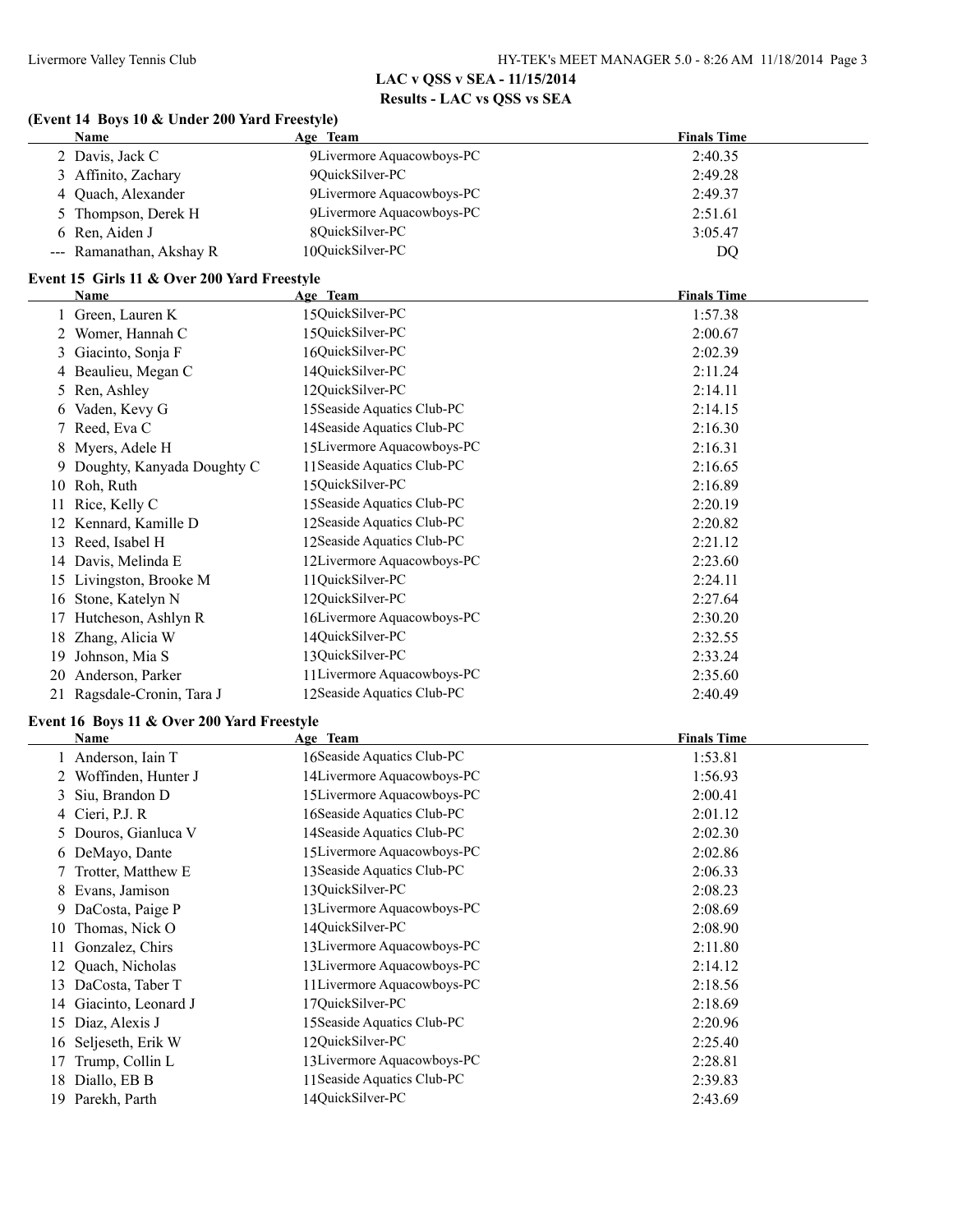### **Event 17 Girls 12 & Under 50 Yard Freestyle**

|    | <b>Name</b>                                | Age Team                    | <b>Finals Time</b> |
|----|--------------------------------------------|-----------------------------|--------------------|
|    | Muslic, Melissa                            | 12QuickSilver-PC            | 28.39              |
| 2  | Wong, Elaine                               | 12QuickSilver-PC            | 28.80              |
| 3  | Cruz, Damiera L                            | 12Seaside Aquatics Club-PC  | 28.81              |
| 4  | Silva, Makena R                            | 11 Seaside Aquatics Club-PC | 29.40              |
| 5  | Livingston, Brooke M                       | 11QuickSilver-PC            | 29.81              |
| 6  | Meyer, Rachel G                            | 11QuickSilver-PC            | 29.90              |
|    | Stone, Katelyn N                           | 12QuickSilver-PC            | 29.91              |
| 8  | Vierra, Ella C                             | 11QuickSilver-PC            | 30.07              |
| 9  | Smith, Skyler A                            | 11QuickSilver-PC            | 30.08              |
| 10 | Chan, Carly K                              | 12QuickSilver-PC            | 30.43              |
| 11 | Ipsaro, Hayley A                           | 12QuickSilver-PC            | 30.67              |
| 12 | Trotter, Erin R                            | 11 Seaside Aquatics Club-PC | 31.56              |
| 13 | Snell, Shannon E                           | 12Livermore Aquacowboys-PC  | 32.67              |
|    | 14 Peters, Kylie G                         | 12Livermore Aquacowboys-PC  | 33.11              |
| 15 | Seljeseth, Courtney A                      | 10QuickSilver-PC            | 33.32              |
|    | 16 Leung, Marisa G                         | 11QuickSilver-PC            | 33.33              |
|    | 17 Hannigan, Katie E                       | 9QuickSilver-PC             | 33.39              |
|    | 18 Palko-Lacerda, Alexia B                 | 9QuickSilver-PC             | 33.72              |
| 19 | Sosnowski, Julianna M                      | 11QuickSilver-PC            | 34.40              |
| 20 | Tolentino, Isabella C                      | 11 Livermore Aquacowboys-PC | 35.78              |
| 21 | House, Ella H                              | 10QuickSilver-PC            | 36.68              |
| 22 | Best, Jocelyn C                            | 11 Seaside Aquatics Club-PC | 37.16              |
| 23 | Tet, Amy E                                 | 12Livermore Aquacowboys-PC  | 37.80              |
| 24 | Schwabenland, Cheryl D                     | 9Livermore Aquacowboys-PC   | 38.95              |
| 25 | Dick-Peddie, Jennifer A                    | 8QuickSilver-PC             | 39.40              |
|    | 26 Ramachandran, Anvika                    | 11QuickSilver-PC            | 40.38              |
|    | 27 Colburn, Abbi M                         | 11 Seaside Aquatics Club-PC | 42.18              |
|    | 28 Gendolfe, Callie N                      | 10Livermore Aquacowboys-PC  | 42.71              |
|    | 29 Livingston, Bree T                      | 8QuickSilver-PC             | 43.99              |
|    | 30 Hoekstra, Maddy L                       | 10QuickSilver-PC            | 46.24              |
|    | 31 Colburn, Ryan M                         | 9Seaside Aquatics Club-PC   | 51.39              |
|    | 32 Vetter, Veronica                        | 9Seaside Aquatics Club-PC   | 55.02              |
| 33 | Johnson, Noelle V                          | 7QuickSilver-PC             | 57.79              |
|    | Event 18 Boys 12 & Under 50 Yard Freestyle |                             |                    |
|    | Name                                       | Age Team                    | <b>Finals Time</b> |
|    | 1 Querimit, John B                         | 11 Seaside Aquatics Club-PC | 30.78              |
|    | 2 Hetrick, Scott                           | 12QuickSilver-PC            | 31.19              |
|    | 3 Thompson, Derek H                        | 9Livermore Aquacowboys-PC   | 33.33              |
|    | *4 Schwegler, Wilson E                     | 11 Livermore Aquacowboys-PC | 34.84              |
|    | *4 Rice, Walker K                          | 9QuickSilver-PC             | 34.84              |
| 6  | Sosnowski, Benjamin T                      | 9QuickSilver-PC             | 35.43              |
| 7  | Sun, Jeffrey                               | 11 Livermore Aquacowboys-PC | 36.90              |
| 8  | Rodrigues, Michael J                       | 10QuickSilver-PC            | 37.61              |
| 9  | Eaton, Jack F                              | 9Livermore Aquacowboys-PC   | 37.62              |
| 10 | Rodrigues, Matthew C                       | 9QuickSilver-PC             | 37.67              |
| 11 | Grigoropoulos, Nicolas V                   | 9Livermore Aquacowboys-PC   | 40.57              |
| 12 | Cortez, David W                            | 8Seaside Aquatics Club-PC   | 41.07              |
| 13 | Chen, Ethan Y                              | 9QuickSilver-PC             | 41.59              |
|    | 14 Pool, Jeremy K                          | 12Seaside Aquatics Club-PC  | 41.86              |
|    | 15 Douros, Nikos                           | 9Seaside Aquatics Club-PC   | 46.99              |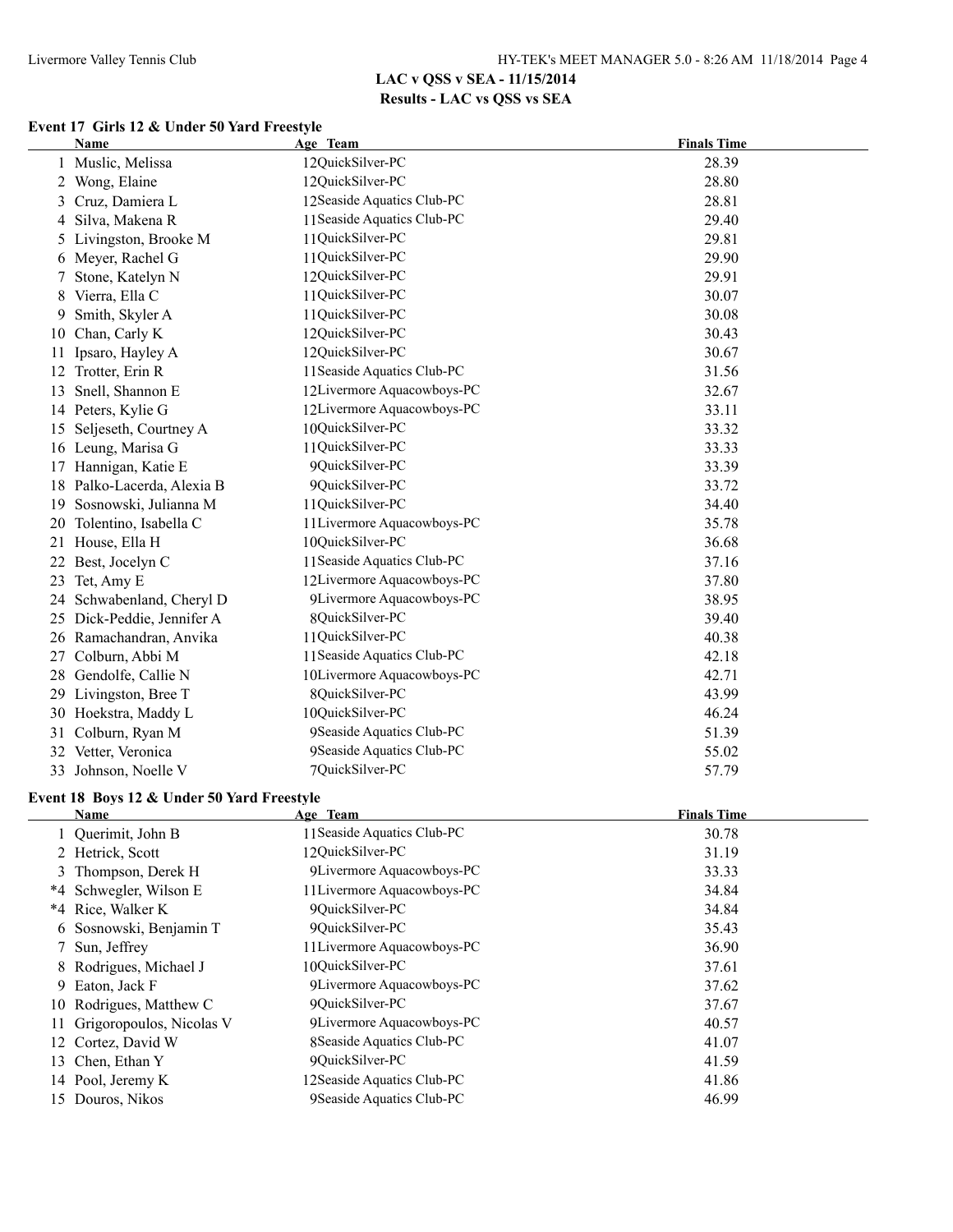### **Event 19 Girls 13 & Over 50 Yard Freestyle**

|    | <b>Name</b>                               | Age Team                    | <b>Finals Time</b> |
|----|-------------------------------------------|-----------------------------|--------------------|
|    | 1 Keslin, Mackenzie L                     | 16QuickSilver-PC            | 26.98              |
| 2  | Cavazos, Amanda R                         | 13 Seaside Aquatics Club-PC | 27.11              |
| 3  | Gulvady, Maya S                           | 13QuickSilver-PC            | 27.30              |
|    | 4 Krishnamurthy, Annika D                 | 13QuickSilver-PC            | 28.40              |
| 5  | Dabney, Katie J                           | 14Livermore Aquacowboys-PC  | 28.60              |
| 6  | Borg, Tegan M                             | 14Livermore Aquacowboys-PC  | 29.10              |
| 7  | Tian, Sabrina C                           | 14QuickSilver-PC            | 29.18              |
| 8  | Zhang, Felita W                           | 14QuickSilver-PC            | 29.37              |
| 9  | Ellis, Alina                              | 15Livermore Aquacowboys-PC  | 29.87              |
| 10 | Valero, Lexi P                            | 16Seaside Aquatics Club-PC  | 30.00              |
| 11 | Rice, Kelly C                             | 15 Seaside Aquatics Club-PC | 30.24              |
| 12 | Roh, Joyce                                | 14QuickSilver-PC            | 30.45              |
| 13 | Leung, Sarah H                            | 13QuickSilver-PC            | 30.76              |
| 14 | Keslin, Ainsley N                         | 13QuickSilver-PC            | 30.80              |
| 15 | Zhang, Alicia W                           | 14QuickSilver-PC            | 30.91              |
| 16 | Anderson, Baileigh M                      | 13Livermore Aquacowboys-PC  | 32.81              |
|    | 17 Halsch, Elise M                        | 15Livermore Aquacowboys-PC  | 32.95              |
|    | Event 20 Boys 13 & Over 50 Yard Freestyle |                             |                    |
|    | Name                                      | Age Team                    | <b>Finals Time</b> |
|    | 1 Ritchie, Cameron W                      | 14 Seaside Aquatics Club-PC | 23.93              |
| 2  | Costa, Parker B                           | 15 Seaside Aquatics Club-PC | 24.16              |
|    | 3 Eckles, Michael A                       | 16Livermore Aquacowboys-PC  | 24.20              |
| 4  | Sullivan, Nicholas W                      | 15 Seaside Aquatics Club-PC | 24.44              |
| 5  | Eckles, Ryan R                            | 16Livermore Aquacowboys-PC  | 24.55              |
| 6  | DeMayo, Dante                             | 15Livermore Aquacowboys-PC  | 25.40              |
| 7  | Trotter, Matthew E                        | 13 Seaside Aquatics Club-PC | 26.04              |
| 8  | Douros, Gianluca V                        | 14 Seaside Aquatics Club-PC | 26.21              |
| 9  | Wong, Brian                               | 13QuickSilver-PC            | 26.28              |
| 10 | Doughty, Kayne Doughty A                  | 14 Seaside Aquatics Club-PC | 26.37              |
| 11 | Tsai, Austin C                            | 13QuickSilver-PC            | 27.59              |
| 12 | House, Zach M                             | 14QuickSilver-PC            | 28.44              |
| 13 | Diaz, Alexis J                            | 15 Seaside Aquatics Club-PC | 28.75              |
|    | 14 Palting, Anakin C                      | 14 Seaside Aquatics Club-PC | 29.39              |

#### **Event 21 Girls 8 & Under 100 Yard IM**

| Name                   | Age Team                  | <b>Finals Time</b> |
|------------------------|---------------------------|--------------------|
| Piasai, Madison        | 8Unattached               | 1:28.73            |
| 2 Gomez, Madelynn M    | 8Livermore Aquacowboys-PC | 1:37.69            |
| 3 Dominguez, Rivers A  | 8Livermore Aquacowboys-PC | 1:48.01            |
| 4 Gravestock, Olivia M | 8Livermore Aquacowboys-PC | 1:49.51            |
| 5 Boeun, Sophie L      | 7QuickSilver-PC           | 2:10.31            |
| 6 Chobanian, Isabella  | 70uickSilver-PC           | 2:11.90            |

#### **Event 22 Boys 8 & Under 100 Yard IM**

| Name                  | Age Team                   | <b>Finals Time</b> |
|-----------------------|----------------------------|--------------------|
| Gulvady, Jay G        | 70uickSilver-PC            | 1:38.30            |
| 2 Sullivan, Patrick J | 8 Seaside Aquatics Club-PC | 1:44.60            |
| 3 Arnold, William Y   | 8Livermore Aquacowboys-PC  | 2:09.43            |
| $-$ - Silver, Ari O   | 7 Livermore Aquacowboys-PC | DO                 |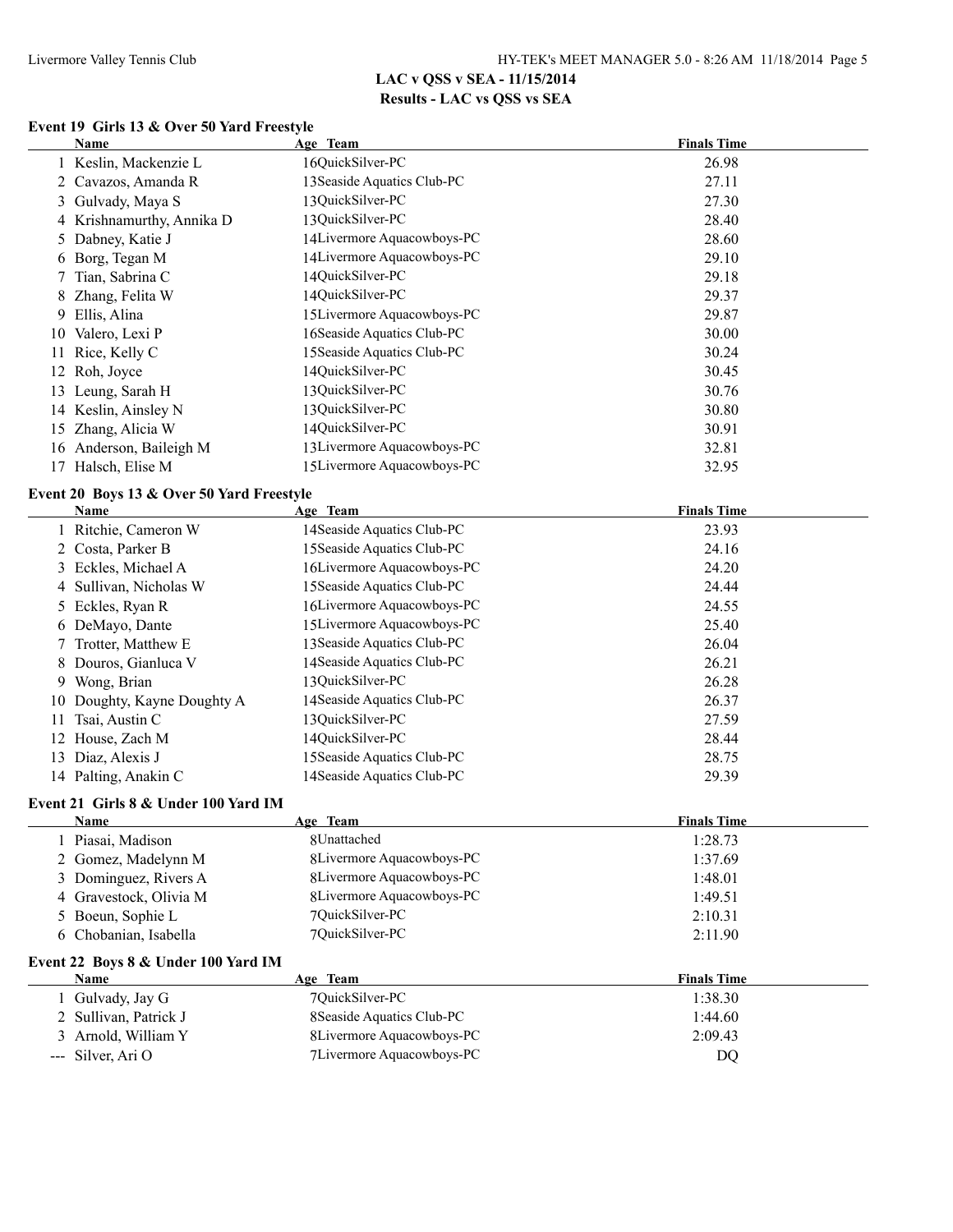# **Event 23 Girls 12 & Under 100 Yard IM**

|                     | <b>Name</b>                          | Age Team                    | <b>Finals Time</b> |
|---------------------|--------------------------------------|-----------------------------|--------------------|
|                     | Sullivan, Claire M                   | 12Seaside Aquatics Club-PC  | 1:10.64            |
| 2                   | Silva, Makena R                      | 11 Seaside Aquatics Club-PC | 1:12.92            |
| 3                   | Chan, Carly K                        | 12QuickSilver-PC            | 1:14.82            |
| 4                   | Davis, Melinda E                     | 12Livermore Aquacowboys-PC  | 1:16.49            |
| 5                   | Meyer, Rachel G                      | 11QuickSilver-PC            | 1:17.51            |
| 6                   | Kawamura, Minh-Nha                   | 9Livermore Aquacowboys-PC   | 1:18.62            |
|                     | Combitsis, Annelyse R                | 10Livermore Aquacowboys-PC  | 1:20.63            |
| 8                   | Trotter, Erin R                      | 11 Seaside Aquatics Club-PC | 1:21.49            |
| 9                   | Anderson, Parker                     | 11 Livermore Aquacowboys-PC | 1:22.90            |
| 10                  | Ottman, Katie G                      | 12Livermore Aquacowboys-PC  | 1:24.61            |
| 11                  | Carroll, Faith T                     | 9Livermore Aquacowboys-PC   | 1:25.89            |
| 12                  | Wojsiat, Daniella E                  | 9QuickSilver-PC             | 1:32.33            |
| 13                  | Milutin, Natasha                     | 9OuickSilver-PC             | 1:33.64            |
| 14                  | Hall, Kalea W                        | 9Seaside Aquatics Club-PC   | 1:36.61            |
| 15                  | Patel, Madeline E                    | 11 Livermore Aquacowboys-PC | 1:39.92            |
| 16                  | Chew, Ellie                          | 9Livermore Aquacowboys-PC   | 1:40.28            |
| 17                  | Pellett, Erika L                     | 12Seaside Aquatics Club-PC  | 1:42.00            |
| 18                  | Colburn, Abbi M                      | 11 Seaside Aquatics Club-PC | 1:42.12            |
| 19                  | Ford, Makenzie K                     | 9Livermore Aquacowboys-PC   | 1:43.10            |
| 20                  | Hubrich, Nina K                      | 9Seaside Aquatics Club-PC   | 1:49.65            |
| 21                  | Colburn, Ryan M                      | 9Seaside Aquatics Club-PC   | 2:19.20            |
|                     | Eaton, Lauren A                      | 7Livermore Aquacowboys-PC   | DQ                 |
| $\qquad \qquad - -$ | Robinson, Maggie G                   | 9Livermore Aquacowboys-PC   | DQ                 |
|                     | Event 24 Boys 12 & Under 100 Yard IM |                             |                    |
|                     | <b>Name</b>                          | Age Team                    | <b>Finals Time</b> |

| Name                         | Age Team                    | <b>Finals Time</b> |  |
|------------------------------|-----------------------------|--------------------|--|
| 1 Quach, Gregory             | 11 Livermore Aquacowboys-PC | 1:13.20            |  |
| 2 Coltrin, Nick N            | 12Livermore Aquacowboys-PC  | 1:14.42            |  |
| 3 DaCosta, Taber T           | 11 Livermore Aquacowboys-PC | 1:14.72            |  |
| 4 Seljeseth, Erik W          | 12OuickSilver-PC            | 1:14.92            |  |
| 5 Hetrick, Scott             | 12OuickSilver-PC            | 1:19.91            |  |
| Davis, Jack C<br>6           | 9Livermore Aquacowboys-PC   | 1:27.04            |  |
| 7 Diallo, EB B               | 11 Seaside Aquatics Club-PC | 1:27.68            |  |
| Affinito, Zachary<br>8.      | 90uickSilver-PC             | 1:31.78            |  |
| Thompson, Derek H<br>9.      | 9Livermore Aquacowboys-PC   | 1:32.71            |  |
| Hendrick, Jack<br>10-        | 9Livermore Aquacowboys-PC   | 1:36.35            |  |
| Sun, Jeffrey<br>11.          | 11 Livermore Aquacowboys-PC | 1:42.70            |  |
| 12 Eaton, Jack F             | 9Livermore Aquacowboys-PC   | 1:52.76            |  |
| --- Schwegler, Wilson E      | 11 Livermore Aquacowboys-PC | DQ                 |  |
| --- Grigoropoulos, Nicolas V | 9Livermore Aquacowboys-PC   | DQ                 |  |

### **Event 25 Girls 13 & Over 200 Yard IM**

| <b>Name</b>            | Age Team                   | <b>Finals Time</b> |
|------------------------|----------------------------|--------------------|
| 1 Boom, Claire M       | 16Livermore Aquacowboys-PC | 2:16.90            |
| 2 Smith, Lauren K      | 15QuickSilver-PC           | 2:17.52            |
| 3 McKennan, Morganne A | 16OuickSilver-PC           | 2:17.53            |
| 4 Nguyen, Celine       | 16Livermore Aquacowboys-PC | 2:18.90            |
| 5 Rios, Amanda E       | 16QuickSilver-PC           | 2:21.26            |
| 6 Bandoni, Julia M     | 13OuickSilver-PC           | 2:23.40            |
| 7 Keslin, Mackenzie L  | 16OuickSilver-PC           | 2:25.19            |
| 8 Carroll, Tori I      | 14Livermore Aquacowboys-PC | 2:25.98            |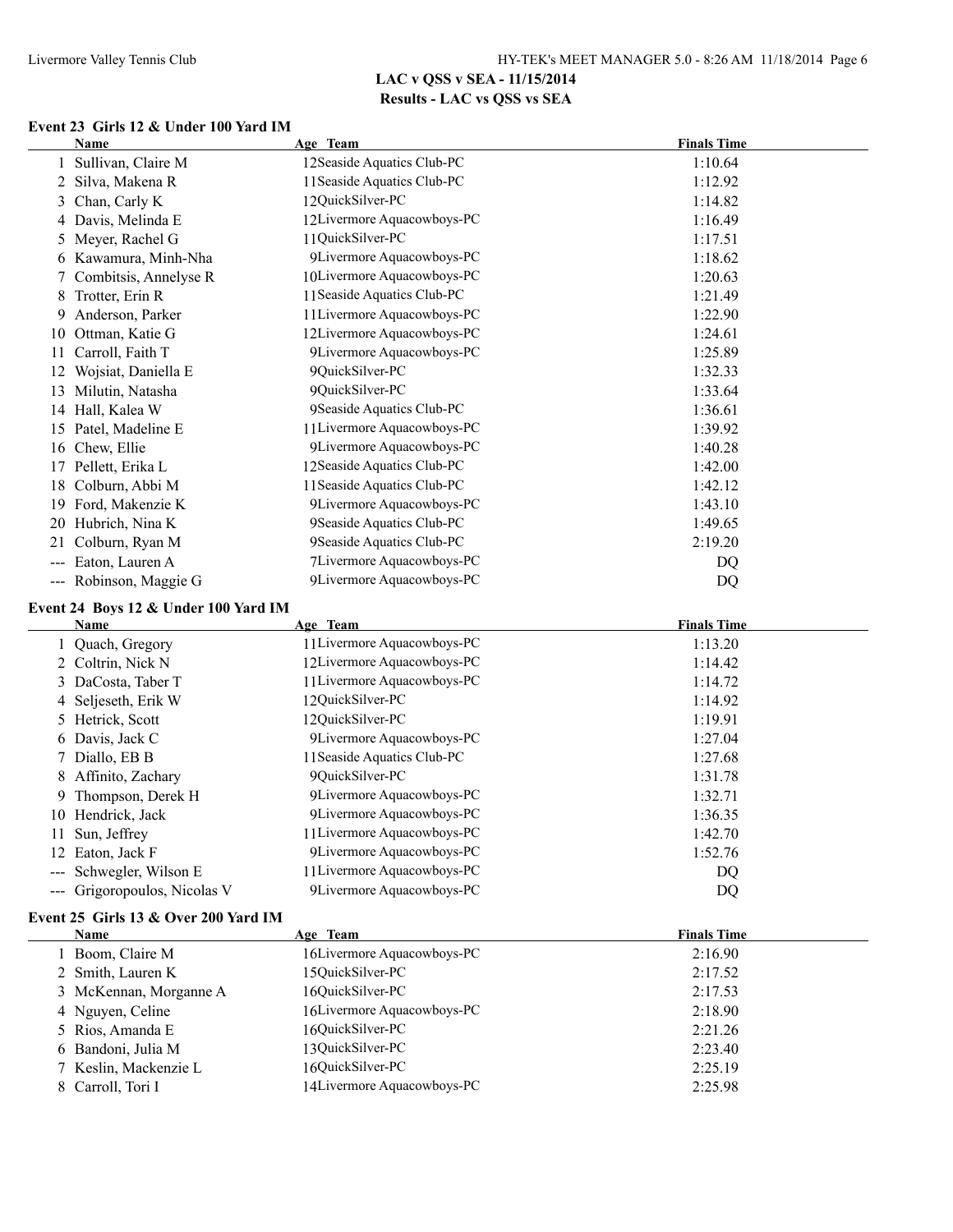#### **(Event 25 Girls 13 & Over 200 Yard IM)**

| Name                       | Age Team                    | <b>Finals Time</b> |
|----------------------------|-----------------------------|--------------------|
| 9 Cavazos, Amanda R        | 13 Seaside Aquatics Club-PC | 2:26.68            |
| 10 Arnold, Jacqueline Y    | 13 Livermore Aquacowboys-PC | 2:26.91            |
| Wilson, Miranda F<br>11    | 14 Seaside Aquatics Club-PC | 2:30.26            |
| 12 Diallo, Selly F         | 13 Seaside Aquatics Club-PC | 2:31.01            |
| Hetrick, Sara<br>13        | 150uickSilver-PC            | 2:31.81            |
| 14 Louvelle, Jillian A     | 13QuickSilver-PC            | 2:34.27            |
| 15 Roh, Ruth               | 150uickSilver-PC            | 2:34.33            |
| 16 Vaden, Kevy G           | 15 Seaside Aquatics Club-PC | 2:34.79            |
| Wilson, Changa D           | 13 Seaside Aquatics Club-PC | 2:37.87            |
| 18 Krishnamurthy, Annika D | 13 OuickSilver-PC           | 2:44.28            |
| 19 Leung, Sarah H          | 13OuickSilver-PC            | 2:45.60            |
| 20 Ellis, Alina            | 15Livermore Aquacowboys-PC  | 2:49.16            |
| 21 Hutcheson, Ashlyn R     | 16Livermore Aquacowboys-PC  | 2:52.81            |
|                            |                             |                    |

#### **Event 26 Boys 13 & Over 200 Yard IM**  $\overline{a}$

|    | Name                       | Age Team                    | <b>Finals Time</b> |  |
|----|----------------------------|-----------------------------|--------------------|--|
|    | 1 Blaul, Henry N           | 14 Seaside Aquatics Club-PC | 2:03.46            |  |
|    | 2 Green, Christopher P     | 17QuickSilver-PC            | 2:07.75            |  |
|    | 3 Hussain, Austin D        | 17 Seaside Aquatics Club-PC | 2:11.16            |  |
|    | 4 Cripe, Caleb A           | 15 Seaside Aquatics Club-PC | 2:11.22            |  |
|    | 5 Gonzalez, Alex           | 16Livermore Aquacowboys-PC  | 2:11.35            |  |
|    | Woffinden, Hunter J        | 14 Livermore Aquacowboys-PC | 2:14.79            |  |
|    | 7 Anderson, Iain T         | 16 Seaside Aquatics Club-PC | 2:14.87            |  |
|    | 8 Doughty, Kayne Doughty A | 14 Seaside Aquatics Club-PC | 2:19.47            |  |
| 9. | Cieri, P.J. R              | 16 Seaside Aquatics Club-PC | 2:19.70            |  |
|    | 10 DaCosta, Paige P        | 13 Livermore Aquacowboys-PC | 2:25.66            |  |
|    | Giacinto, Leonard J        | 17QuickSilver-PC            | 2:25.98            |  |
|    | 12 Thomas, Nick O          | 14OuickSilver-PC            | 2:27.66            |  |
| 13 | Trotter, Matthew E         | 13 Seaside Aquatics Club-PC | 2:27.70            |  |
| 14 | Gonzalez, Chirs            | 13Livermore Aquacowboys-PC  | 2:27.87            |  |
| 15 | Serpa, VJ J                | 16Livermore Aquacowboys-PC  | 2:34.53            |  |
|    | 16 Parekh, Parth           | 14OuickSilver-PC            | 3:04.63            |  |

#### **Event 27 Girls 8 & Under 25 Yard Butterfly**

| <b>Name</b>                 | Age Team                   | <b>Finals Time</b> |
|-----------------------------|----------------------------|--------------------|
| 1 Applebaum, Sarah R        | 6QuickSilver-PC            | 19.21              |
| 2 Livingston, Bree T        | 8OuickSilver-PC            | 24.19              |
| 3 Ragsdale-Cronin, Dharma M | 8 Seaside Aquatics Club-PC | 24.67              |
| 4 Lengyel, Nadezda          | 50uickSilver-PC            | 26.45              |
| 5 Boeun, Sophie L           | 7QuickSilver-PC            | 26.91              |
| 6 Tolentino, Ava            | 7Livermore Aquacowboys-PC  | 29.68              |
| --- Snell, Delaney M        | 7Livermore Aquacowboys-PC  | DQ                 |
| --- Dominguez, Skye A       | 6Livermore Aquacowboys-PC  | DQ                 |
|                             |                            |                    |

#### **Event 28 Boys 8 & Under 25 Yard Butterfly**

| <b>Name</b>            | Age Team                   | <b>Finals Time</b> |
|------------------------|----------------------------|--------------------|
| Sullivan, Patrick J    | 8 Seaside Aquatics Club-PC | 21.41              |
| 2 Paxton IV, Donnie W  | 80uickSilver-PC            | 22.45              |
| 3 Velasquez, Indio I   | 7 Seaside Aquatics Club-PC | 26.78              |
| --- Colburn, Grayson W | 6 Seaside Aquatics Club-PC | DQ                 |
| --- Arnold, William Y  | 8Livermore Aquacowboys-PC  | DQ                 |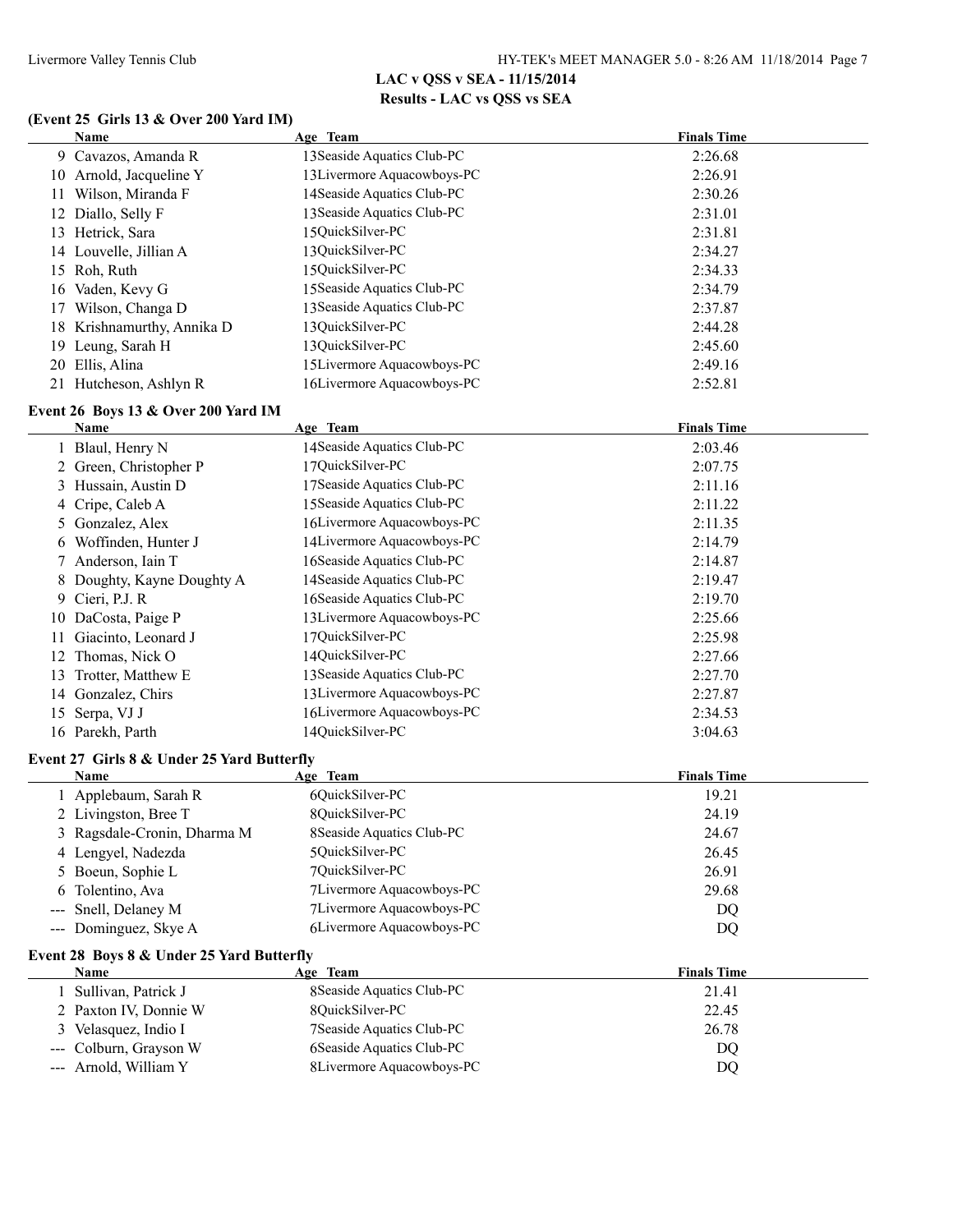#### **Event 29 Girls 12 & Under 50 Yard Butterfly**

|    | <b>Name</b>                                 | Age Team                    | <b>Finals Time</b> |
|----|---------------------------------------------|-----------------------------|--------------------|
|    | 1 Muslic, Melissa                           | 12QuickSilver-PC            | 31.51              |
|    | 2 Doughty, Kanyada Doughty C                | 11 Seaside Aquatics Club-PC | 31.62              |
|    | 3 Ren, Ashley                               | 12QuickSilver-PC            | 32.01              |
| 4  | Sullivan, Claire M                          | 12Seaside Aquatics Club-PC  | 32.37              |
| 5  | Chan, Carly K                               | 12QuickSilver-PC            | 33.02              |
|    | 6 Kennard, Kamille D                        | 12Seaside Aquatics Club-PC  | 33.04              |
|    | 7 Vierra, Ella C                            | 11QuickSilver-PC            | 33.36              |
| 8  | Gulvady, Leena S                            | 10QuickSilver-PC            | 34.48              |
| 9  | Smith, Skyler A                             | 11QuickSilver-PC            | 35.51              |
| 10 | Carroll, Faith T                            | 9Livermore Aquacowboys-PC   | 36.80              |
|    | 11 Kawamura, Minh-Nha                       | 9Livermore Aquacowboys-PC   | 36.91              |
| 12 | Urban, Natalie R                            | 10Livermore Aquacowboys-PC  | 37.24              |
|    | 13 Anderson, Parker                         | 11 Livermore Aquacowboys-PC | 37.76              |
|    | 14 Cui, Kyra O                              | 7QuickSilver-PC             | 38.40              |
|    | 15 Tolentino, Lily R                        | 9Livermore Aquacowboys-PC   | 38.49              |
|    | 16 Cortez, Casey A                          | 10Seaside Aquatics Club-PC  | 38.61              |
|    | 17 Palko-Lacerda, Alexia B                  | 9QuickSilver-PC             | 39.13              |
|    | 18 House, Ella H                            | 10QuickSilver-PC            | 39.84              |
| 19 | Woods, Teah J                               | 10Livermore Aquacowboys-PC  | 40.01              |
|    | 20 Piasai, Madison                          | 8Unattached                 | 40.66              |
| 21 | Gomez, Madelynn M                           | 8Livermore Aquacowboys-PC   | 40.75              |
|    | 22 Sosnowski, Julianna M                    | 11QuickSilver-PC            | 41.05              |
|    | 23 Tet, Amy E                               | 12Livermore Aquacowboys-PC  | 42.68              |
|    | 24 Leung, Marisa G                          | 11QuickSilver-PC            | 43.37              |
|    | 25 Wojsiat, Daniella E                      | 9QuickSilver-PC             | 43.83              |
|    | 26 Best, Jocelyn C                          | 11 Seaside Aquatics Club-PC | 45.07              |
| 27 | Chew, Ellie                                 | 9Livermore Aquacowboys-PC   | 47.56              |
|    | 28 Schwabenland, Cheryl D                   | 9Livermore Aquacowboys-PC   | 48.56              |
|    | 29 Gravestock, Olivia M                     | 8Livermore Aquacowboys-PC   | 55.15              |
|    | --- Herscu, Abigail E                       | 10Livermore Aquacowboys-PC  | DQ                 |
|    |                                             |                             |                    |
|    | Event 30 Boys 12 & Under 50 Yard Butterfly  |                             |                    |
|    | <b>Name</b>                                 | Age Team                    | <b>Finals Time</b> |
|    | 1 Coltrin, Nick N                           | 12Livermore Aquacowboys-PC  | 33.57              |
|    | 2 Quach, Alexander                          | 9Livermore Aquacowboys-PC   | 37.49              |
|    | 3 Martinez, Ryan A                          | 10Livermore Aquacowboys-PC  | 38.27              |
|    | 4 Flores, Gianlucca                         | 9QuickSilver-PC             | 40.56              |
|    | 5 Sosnowski, Benjamin T                     | 9QuickSilver-PC             | 41.31              |
|    | 6 Lengyel, Anton                            | 8QuickSilver-PC             | 41.49              |
|    | 7 Hendrick, Jack                            | 9Livermore Aquacowboys-PC   | 41.90              |
|    | 8 Gulvady, Jay G                            | 7QuickSilver-PC             | 51.59              |
|    | --- Ramanathan, Akshay R                    | 10QuickSilver-PC            | DQ                 |
|    | --- Eaton, Jack F                           | 9Livermore Aquacowboys-PC   | DQ                 |
|    | Event 31 Girls 13 & Over 100 Yard Butterfly |                             |                    |
|    | Name                                        | Age Team                    | <b>Finals Time</b> |
|    | 1 Womer, Hannah C                           | 15QuickSilver-PC            | 1:02.23            |
|    | 2 Smith, Lauren K                           | 15QuickSilver-PC            | 1:02.81            |
|    | 3 Gulvady, Maya S                           | 13QuickSilver-PC            | 1:04.63            |
|    | 4 Giacinto, Sonja F                         | 16QuickSilver-PC            | 1:06.35            |
|    | 5 Cavazos, Amanda R                         | 13 Seaside Aquatics Club-PC | 1:06.70            |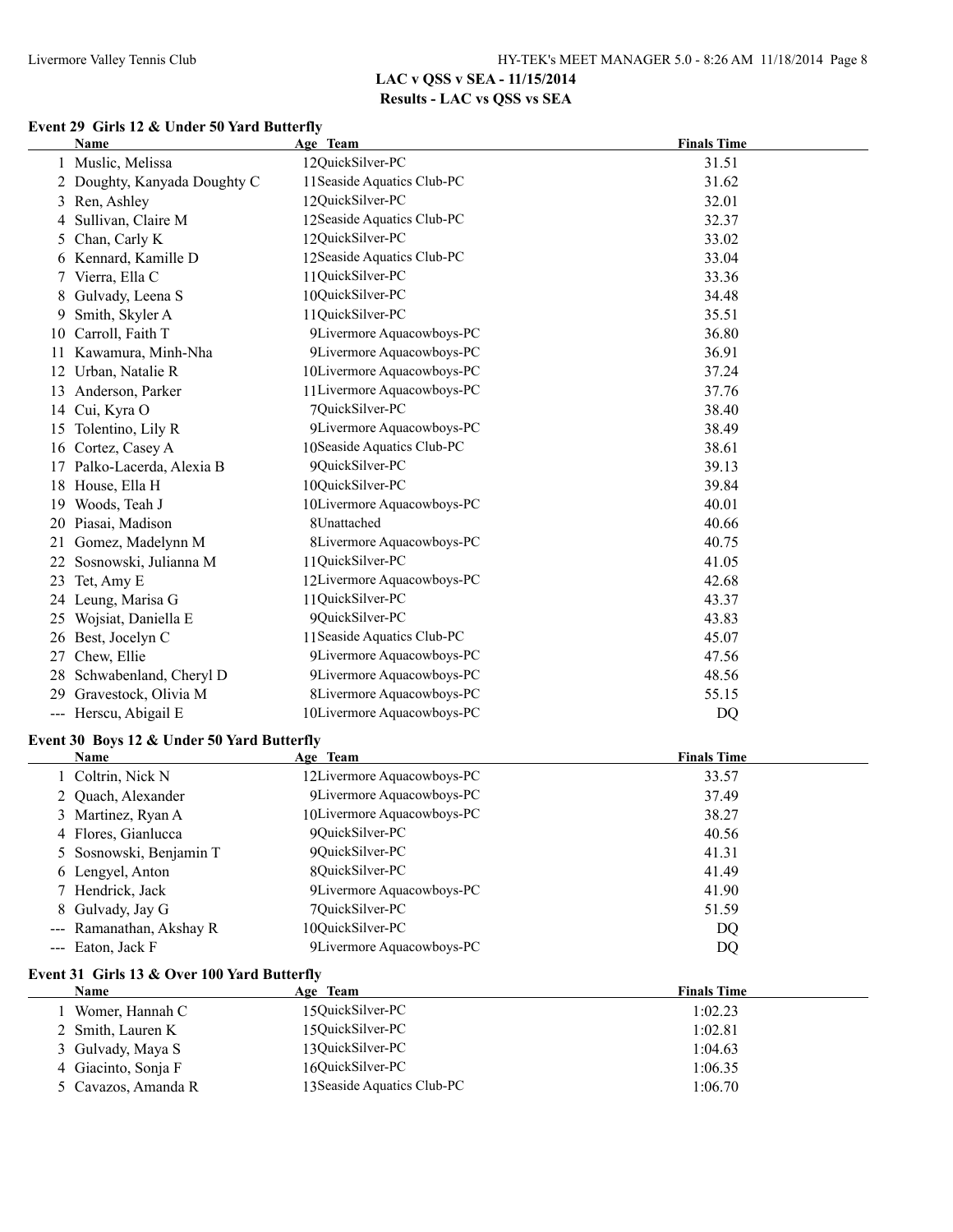#### **(Event 31 Girls 13 & Over 100 Yard Butterfly)**

| <b>Name</b>            | Age Team                    | <b>Finals Time</b> |
|------------------------|-----------------------------|--------------------|
| 6 Carroll, Tori I      | 14 Livermore Aquacowboys-PC | 1:07.70            |
| 7 Nguyen, Celine       | 16Livermore Aquacowboys-PC  | 1:07.81            |
| 8 Myers, Adele H       | 15Livermore Aquacowboys-PC  | 1:08.22            |
| 9 Bandoni, Julia M     | 13OuickSilver-PC            | 1:08.26            |
| 10 Hetrick, Sara       | 15OuickSilver-PC            | 1:08.55            |
| Valero, Lexi P<br>11   | 16 Seaside Aquatics Club-PC | 1:10.03            |
| 12 Louvelle, Jillian A | 130uickSilver-PC            | 1:12.46            |
| 13 Zhang, Felita W     | 14OuickSilver-PC            | 1:14.04            |
| 14 Fairbanks, Megan M  | 16Livermore Aquacowboys-PC  | 1:14.06            |
| 15 McKee, Samantha A   | 13QuickSilver-PC            | 1:14.14            |
| 16 Zhang, Alicia W     | 14OuickSilver-PC            | 1:19.69            |
| Ellis, Alina           | 15 Livermore Aquacowboys-PC | 1:26.32            |
|                        |                             |                    |

#### **Event 32 Boys 13 & Over 100 Yard Butterfly**

| Name                       | Age Team                    | <b>Finals Time</b> |
|----------------------------|-----------------------------|--------------------|
| 1 Giacinto, John J         | 16QuickSilver-PC            | 54.74              |
| 2 Wong, Brian              | 13OuickSilver-PC            | 1:00.99            |
| 3 Martella, Blake A        | 17 Seaside Aquatics Club-PC | 1:01.03            |
| 4 Gonzalez, Alex           | 16Livermore Aquacowboys-PC  | 1:01.21            |
| 5 Hayes, Matthew T         | 14Livermore Aquacowboys-PC  | 1:02.95            |
| 6 Doughty, Kayne Doughty A | 14 Seaside Aquatics Club-PC | 1:05.45            |
| 7 Evans, Jamison           | 13QuickSilver-PC            | 1:06.67            |
| 8 Trump, Collin L          | 13 Livermore Aquacowboys-PC | 1:14.41            |
| 9 Tsai, Austin C           | 13OuickSilver-PC            | 1:17.68            |
| 10 Palting, Anakin C       | 14 Seaside Aquatics Club-PC | 1:18.50            |

### **Event 33 Girls 8 & Under 25 Yard Freestyle**

|    | Name                        | Age Team                   | <b>Finals Time</b> |
|----|-----------------------------|----------------------------|--------------------|
|    | 1 Cui, Kyra O               | 70uickSilver-PC            | 16.14              |
|    | 2 Wolf, Reagan B            | 8Livermore Aquacowboys-PC  | 20.73              |
|    | 3 Ragsdale-Cronin, Dharma M | 8 Seaside Aquatics Club-PC | 21.80              |
|    | 4 Meyer, Rebecca G          | 70uickSilver-PC            | 21.90              |
|    | 5 Gravestock, Audrey E      | 7Livermore Aquacowboys-PC  | 22.06              |
|    | 6 Tolentino, Ava            | 7Livermore Aquacowboys-PC  | 22.67              |
|    | 7 Lengyel, Nadezda          | 50uickSilver-PC            | 23.47              |
|    | 8 Eaton, Lauren A           | 7Livermore Aquacowboys-PC  | 23.98              |
|    | 9 Snell, Delaney M          | 7Livermore Aquacowboys-PC  | 26.44              |
|    | 10 Dominguez, Skye A        | 6Livermore Aquacowboys-PC  | 27.85              |
| 11 | Leung, Megan R              | 6OuickSilver-PC            | 27.91              |
|    | 12 Johnson, Noelle V        | 70uickSilver-PC            | 28.85              |

#### **Event 34 Boys 8 & Under 25 Yard Freestyle**

| Name                  | Age Team                   | <b>Finals Time</b> |
|-----------------------|----------------------------|--------------------|
| 1 Kessel, Jacob T     | 80uickSilver-PC            | 17.70              |
| 2 Cortez, David W     | 8 Seaside Aquatics Club-PC | 18.31              |
| 3 Primmer, Jake R     | 6OuickSilver-PC            | 18.39              |
| 4 Sullivan, Patrick J | 8 Seaside Aquatics Club-PC | 18.55              |
| 5 Applebaum, Jacob B  | 80uickSilver-PC            | 18.72              |
| 6 Silver, Ari O       | 7Livermore Aquacowboys-PC  | 19.11              |
| 7 Paxton IV, Donnie W | 80uickSilver-PC            | 19.96              |
| 8 Arnold, William Y   | 8Livermore Aquacowboys-PC  | 21.33              |
| 9 Ford, Ziggy C       | 8OuickSilver-PC            | 22.38              |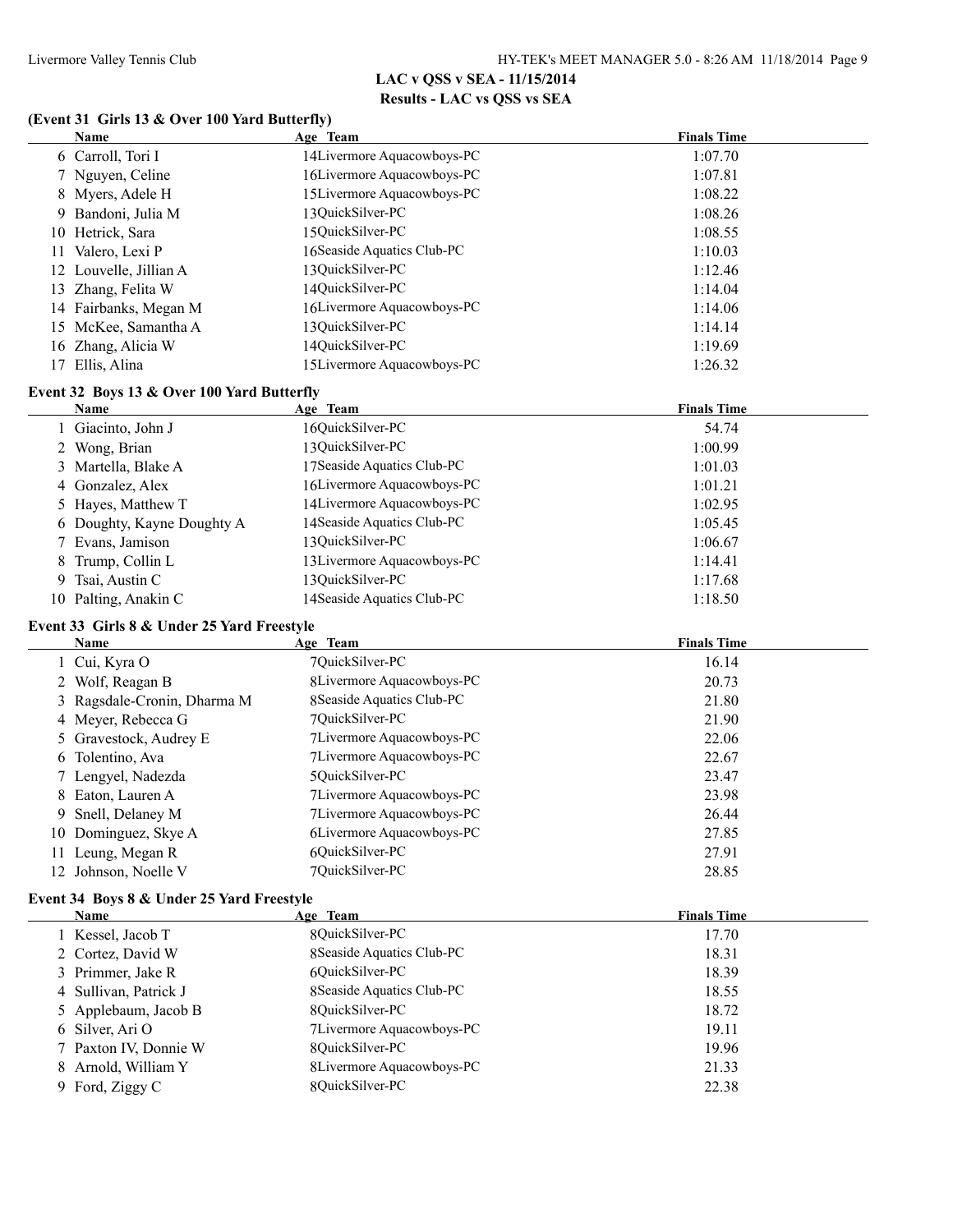### **(Event 34 Boys 8 & Under 25 Yard Freestyle)**

|    | <b>Name</b>                                  | Age Team                    | <b>Finals Time</b> |
|----|----------------------------------------------|-----------------------------|--------------------|
|    | 10 Rodrigues, Zachary F                      | 7QuickSilver-PC             | 24.98              |
| 11 | Schwabenland, Jack B                         | 7Livermore Aquacowboys-PC   | 25.11              |
|    | 12 Colburn, Grayson W                        | 6Seaside Aquatics Club-PC   | 30.54              |
|    | Event 35 Girls 12 & Under 100 Yard Freestyle |                             |                    |
|    | Name                                         | Age Team                    | <b>Finals Time</b> |
|    | 1 Cruz, Damiera L                            | 12Seaside Aquatics Club-PC  | 1:04.23            |
|    | 2 Stone, Katelyn N                           | 12QuickSilver-PC            | 1:04.87            |
|    | 3 Livingston, Brooke M                       | 11QuickSilver-PC            | 1:05.25            |
| 4  | Vierra, Ella C                               | 11QuickSilver-PC            | 1:06.03            |
| 5  | Ottman, Katie G                              | 12Livermore Aquacowboys-PC  | 1:07.24            |
|    | 6 Ipsaro, Hayley A                           | 12QuickSilver-PC            | 1:07.57            |
| 7  | Peters, Kylie G                              | 12Livermore Aquacowboys-PC  | 1:09.79            |
| 8  | Trotter, Erin R                              | 11 Seaside Aquatics Club-PC | 1:10.32            |
|    | 9 Combitsis, Annelyse R                      | 10Livermore Aquacowboys-PC  | 1:11.53            |
|    | 10 Ragsdale-Cronin, Tara J                   | 12Seaside Aquatics Club-PC  | 1:12.20            |
| 11 | Jones, Jocelyn M                             | 10 Seaside Aquatics Club-PC | 1:13.94            |
| 12 | Urban, Natalie R                             | 10Livermore Aquacowboys-PC  | 1:13.95            |
|    | 13 Seljeseth, Courtney A                     | 10QuickSilver-PC            | 1:14.49            |
|    | 14 Snell, Shannon E                          | 12Livermore Aquacowboys-PC  | 1:14.96            |
|    | 15 Hannigan, Katie E                         | 9QuickSilver-PC             | 1:15.70            |
|    | 16 Tolentino, Isabella C                     | 11 Livermore Aquacowboys-PC | 1:17.41            |
| 17 | Sosnowski, Julianna M                        | 11QuickSilver-PC            | 1:18.34            |
| 18 | Wojsiat, Daniella E                          | 9QuickSilver-PC             | 1:20.61            |
| 19 | Milutin, Natasha                             | 9QuickSilver-PC             | 1:22.56            |
| 20 | Pellett, Erika L                             | 12Seaside Aquatics Club-PC  | 1:24.39            |
|    | 21 Patel, Madeline E                         | 11 Livermore Aquacowboys-PC | 1:24.41            |
|    | *22 Best, Jocelyn C                          | 11 Seaside Aquatics Club-PC | 1:27.10            |
|    | *22 Gomez, Madelynn M                        | 8Livermore Aquacowboys-PC   | 1:27.10            |
|    | 24 Ford, Makenzie K                          | 9Livermore Aquacowboys-PC   | 1:31.88            |
|    | 25 Hubrich, Nina K                           | 9Seaside Aquatics Club-PC   | 1:40.57            |
|    | 26 Meyer, Rebecca G                          | 7QuickSilver-PC             | 1:45.96            |
|    | Event 36 Boys 12 & Under 100 Yard Freestyle  |                             |                    |
|    | Name                                         | Age Team                    | <b>Finals Time</b> |
|    | 1 Quach, Gregory                             | 11 Livermore Aquacowboys-PC | 1:02.65            |
|    | 2 Querimit, John B                           | 11 Seaside Aquatics Club-PC | 1:09.59            |
| 3  | Flores, Gianlucca                            | 9QuickSilver-PC             | 1:18.20            |
| 4  | Rice, Walker K                               | 9QuickSilver-PC             | 1:19.99            |
| 5  | Ren, Aiden J                                 | 8QuickSilver-PC             | 1:21.33            |
| 6  | Sosnowski, Benjamin T                        | 9QuickSilver-PC             | 1:21.35            |
| 7  | Pool, Jeremy K                               | 12Seaside Aquatics Club-PC  | 1:40.67            |
| 8  | Douros, Nikos                                | 9Seaside Aquatics Club-PC   | 1:43.04            |
|    | Event 37 Girls 13 & Over 100 Yard Freestyle  |                             |                    |
|    | Name                                         | Age Team                    | <b>Finals Time</b> |
|    | 1 Boom, Claire M                             | 16Livermore Aquacowboys-PC  | 57.16              |
|    | 2 Beaulieu, Megan C                          | 14QuickSilver-PC            | 1:00.62            |
|    | 3 Dabney, Katie J                            | 14Livermore Aquacowboys-PC  | 1:00.78            |
| 4  | Arnold, Jacqueline Y                         | 13Livermore Aquacowboys-PC  | 1:01.65            |
| 5  | Reed, Eva C                                  | 14 Seaside Aquatics Club-PC | 1:02.77            |
|    | 6 Borg, Tegan M                              | 14Livermore Aquacowboys-PC  | 1:03.58            |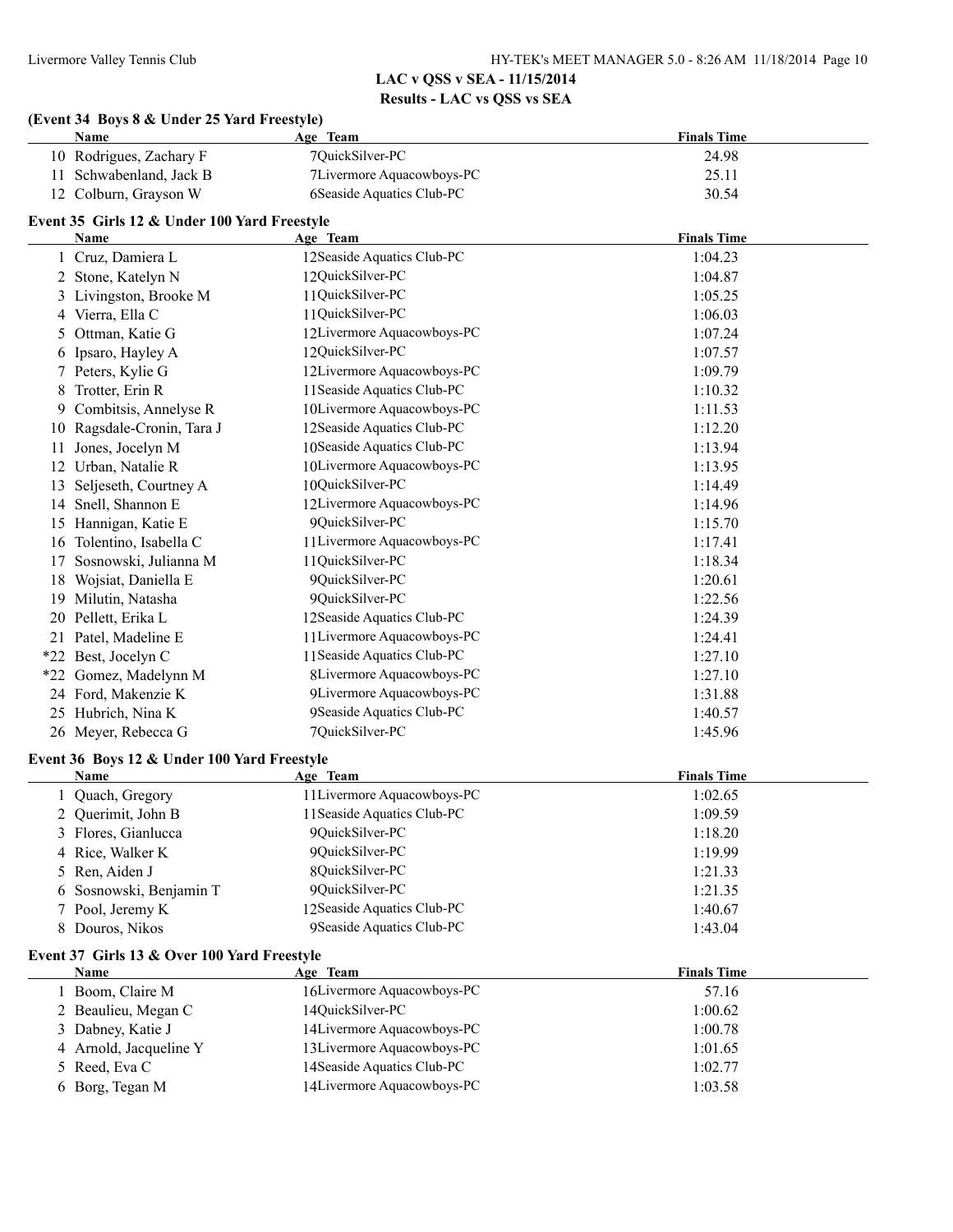#### **(Event 37 Girls 13 & Over 100 Yard Freestyle)**

|    | <b>Name</b>             | Age Team                    | <b>Finals Time</b> |
|----|-------------------------|-----------------------------|--------------------|
|    | 7 McKee, Madeline N     | 13QuickSilver-PC            | 1:03.76            |
|    | 8 McKee, Samantha A     | 13QuickSilver-PC            | 1:04.14            |
|    | 9 Tian, Sabrina C       | 14OuickSilver-PC            | 1:05.02            |
|    | 10 Wilson, Changa D     | 13 Seaside Aquatics Club-PC | 1:05.46            |
|    | 11 Johnson, Mia S       | 13QuickSilver-PC            | 1:07.62            |
|    | 12 Roh, Joyce           | 14OuickSilver-PC            | 1:07.98            |
|    | 13 Anderson, Baileigh M | 13 Livermore Aquacowboys-PC | 1:12.55            |
| 14 | Halsch, Elise M         | 15Livermore Aquacowboys-PC  | 1:12.64            |

#### **Event 38 Boys 13 & Over 100 Yard Freestyle**

|    | Name                   | Age Team                    | <b>Finals Time</b> |
|----|------------------------|-----------------------------|--------------------|
|    | Hussain, Austin D      | 17 Seaside Aquatics Club-PC | 51.40              |
|    | 2 Costa, Parker B      | 15 Seaside Aquatics Club-PC | 51.82              |
|    | 3 Green, Christopher P | 17QuickSilver-PC            | 52.69              |
|    | 4 Sullivan, Nicholas W | 15 Seaside Aquatics Club-PC | 53.56              |
|    | 5 Siu, Brandon D       | 15Livermore Aquacowboys-PC  | 53.97              |
|    | 6 DeMayo, Dante        | 15Livermore Aquacowboys-PC  | 54.24              |
|    | 7 Eckles, Michael A    | 16Livermore Aquacowboys-PC  | 54.29              |
|    | Hayes, Matthew T       | 14Livermore Aquacowboys-PC  | 54.64              |
| 9. | Eckles, Ryan R         | 16Livermore Aquacowboys-PC  | 55.09              |
| 10 | Douros, Gianluca V     | 14 Seaside Aquatics Club-PC | 56.39              |
| 11 | Thomas, Nick O         | 14QuickSilver-PC            | 58.03              |
|    | Evans, Jamison         | 13QuickSilver-PC            | 58.83              |
| 13 | Tsai, Austin C         | 13QuickSilver-PC            | 1:00.98            |
| 14 | Quach, Nicholas        | 13Livermore Aquacowboys-PC  | 1:01.07            |
| 15 | Serpa, VJ J            | 16Livermore Aquacowboys-PC  | 1:01.76            |
| 16 | House, Zach M          | 14QuickSilver-PC            | 1:02.34            |
|    | Diaz, Alexis J         | 15 Seaside Aquatics Club-PC | 1:03.99            |
| 18 | Parekh, Parth          | 14QuickSilver-PC            | 1:13.13            |

### **Event 39 Girls 8 & Under 25 Yard Backstroke**

| <b>Name</b>           | Age Team                  | <b>Finals Time</b> |
|-----------------------|---------------------------|--------------------|
| 1 Dominguez, Rivers A | 8Livermore Aquacowboys-PC | 23.23              |
| 2 Applebaum, Sarah R  | 6QuickSilver-PC           | 24.40              |
| 3 Boeun, Sophie L     | 70uickSilver-PC           | 24.73              |
| 4 Chobanian, Isabella | 7QuickSilver-PC           | 25.63              |
| 5 Wolf, Reagan B      | 8Livermore Aquacowboys-PC | 26.52              |
| 6 Tolentino, Ava      | 7Livermore Aquacowboys-PC | 29.59              |
| 7 Leung, Megan R      | 60uickSilver-PC           | 31.03              |
| 8 Johnson, Noelle V   | 70uickSilver-PC           | 31.46              |
| 9 Dominguez, Skye A   | 6Livermore Aquacowboys-PC | 34.91              |
|                       |                           |                    |

#### **Event 40 Boys 8 & Under 25 Yard Backstroke**

| <b>Name</b>              | Age Team                  | <b>Finals Time</b> |
|--------------------------|---------------------------|--------------------|
| 1 Applebaum, Jacob B     | 80uickSilver-PC           | 22.97              |
| 2 Kessel, Jacob T        | 8QuickSilver-PC           | 23.74              |
| 3 Primmer, Jake R        | 6OuickSilver-PC           | 26.16              |
| 4 Ford, Ziggy C          | 80uickSilver-PC           | 26.53              |
| 5 Silver, Ari O          | 7Livermore Aquacowboys-PC | 29.75              |
| 6 Rodrigues, Zachary F   | 7QuickSilver-PC           | 36.67              |
| --- Schwabenland, Jack B | 7Livermore Aquacowboys-PC | DQ                 |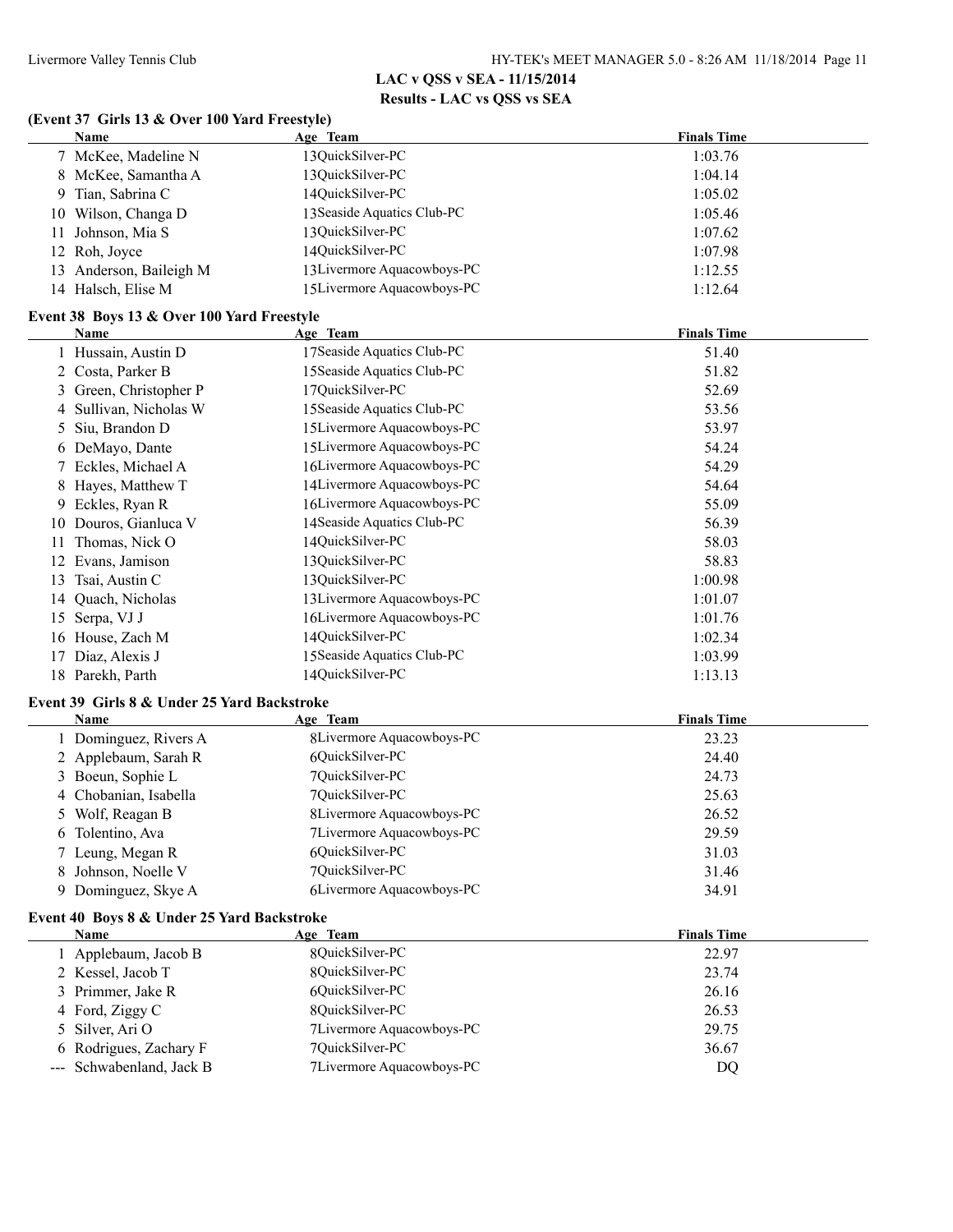## **Event 41 Girls 12 & Under 50 Yard Backstroke**

|    | <b>Name</b>                                                                             | Age Team                    | <b>Finals Time</b> |
|----|-----------------------------------------------------------------------------------------|-----------------------------|--------------------|
|    | 1 Ren, Ashley                                                                           | 12QuickSilver-PC            | 32.10              |
|    | 2 Cruz, Damiera L                                                                       | 12Seaside Aquatics Club-PC  | 32.79              |
|    | 3 Wong, Elaine                                                                          | 12QuickSilver-PC            | 34.07              |
|    | 4 Robinson, Maggie G                                                                    | 9Livermore Aquacowboys-PC   | 36.00              |
|    | 5 Combitsis, Annelyse R                                                                 | 10Livermore Aquacowboys-PC  | 36.44              |
|    | 6 Reed, Isabel H                                                                        | 12Seaside Aquatics Club-PC  | 37.01              |
|    | 7 Woods, Teah J                                                                         | 10Livermore Aquacowboys-PC  | 40.06              |
|    | 8 Urban, Natalie R                                                                      | 10Livermore Aquacowboys-PC  | 40.45              |
| 9  | Snell, Shannon E                                                                        | 12Livermore Aquacowboys-PC  | 40.58              |
|    | 10 Palko-Lacerda, Alexia B                                                              | 9QuickSilver-PC             | 41.10              |
| 11 | Tolentino, Lily R                                                                       | 9Livermore Aquacowboys-PC   | 42.04              |
|    | 12 Hall, Kalea W                                                                        | 9Seaside Aquatics Club-PC   | 43.87              |
|    | 13 Pellett, Erika L                                                                     | 12Seaside Aquatics Club-PC  | 44.86              |
|    | 14 Gendolfe, Callie N                                                                   | 10Livermore Aquacowboys-PC  | 51.89              |
|    | 15 Hoekstra, Maddy L                                                                    | 10QuickSilver-PC            | 52.22              |
|    | 16 Gravestock, Audrey E                                                                 | 7Livermore Aquacowboys-PC   | 53.77              |
|    | 17 Colburn, Ryan M                                                                      | 9Seaside Aquatics Club-PC   | 1:00.45            |
|    | 18 Vetter, Veronica                                                                     | 9Seaside Aquatics Club-PC   | 1:02.38            |
|    | --- Lengyel, Nadezda                                                                    | 5QuickSilver-PC             | DQ                 |
|    | --- Jones, Jocelyn M                                                                    | 10Seaside Aquatics Club-PC  | <b>DQ</b>          |
|    | $--$ Tet, Amy E                                                                         | 12Livermore Aquacowboys-PC  | <b>DQ</b>          |
|    | Event 42 Boys 12 & Under 50 Yard Backstroke                                             |                             |                    |
|    | Name                                                                                    | Age Team                    | <b>Finals Time</b> |
|    | 1 Hetrick, Scott                                                                        | 12QuickSilver-PC            | 34.18              |
|    | 2 Quach, Gregory                                                                        | 11 Livermore Aquacowboys-PC | 34.85              |
|    | 3 Coltrin, Nick N                                                                       | 12Livermore Aquacowboys-PC  | 37.22              |
|    | 4 Martinez, Ryan A                                                                      | 10Livermore Aquacowboys-PC  | 39.31              |
| 5  | Querimit, John B                                                                        | 11 Seaside Aquatics Club-PC | 42.21              |
|    | 6 Ren, Aiden J                                                                          | 8QuickSilver-PC             | 42.95              |
|    | 7 Affinito, Zachary                                                                     | 9QuickSilver-PC             | 42.98              |
|    | 8 Sun, Jeffrey                                                                          | 11 Livermore Aquacowboys-PC | 46.63              |
|    | 9 Rodrigues, Michael J                                                                  | 10QuickSilver-PC            | 46.67              |
|    | 10 Grigoropoulos, Nicolas V                                                             | 9Livermore Aquacowboys-PC   | 46.89              |
|    | 11 Gulvady, Jay G                                                                       | 7QuickSilver-PC             | 47.01              |
|    | 12 Chen, Ethan Y                                                                        | 9QuickSilver-PC             | 47.87              |
|    | --- Douros, Nikos                                                                       | 9Seaside Aquatics Club-PC   | DQ                 |
|    | --- Ramanathan, Akshay R                                                                | 10QuickSilver-PC            | <b>DQ</b>          |
|    | Event 43 Girls 13 & Over 100 Yard Backstroke                                            |                             |                    |
|    | Name                                                                                    | Age Team                    | <b>Finals Time</b> |
|    | $1 - \mathbf{17}$ and $1! = \mathbf{3}$ and $1! = \mathbf{1}$ . The set of $\mathbf{1}$ | 17010100                    | 1.02.40            |

| таніс                  | лес теаш                    | тинаю типе |
|------------------------|-----------------------------|------------|
| 1 Keslin, Mackenzie L  | 16QuickSilver-PC            | 1:03.48    |
| 2 Smith, Lauren K      | 15QuickSilver-PC            | 1:04.81    |
| 3 Womer, Hannah C      | 150uickSilver-PC            | 1:05.47    |
| 4 McKennan, Morganne A | 16OuickSilver-PC            | 1:05.65    |
| 5 Beaulieu, Megan C    | 14OuickSilver-PC            | 1:07.47    |
| 6 Wilson, Miranda F    | 14 Seaside Aquatics Club-PC | 1:07.53    |
| 7 Fairbanks, Megan M   | 16Livermore Aquacowboys-PC  | 1:07.92    |
| 8 Tian, Sabrina C      | 14OuickSilver-PC            | 1:08.36    |
| 9 Bandoni, Julia M     | 13OuickSilver-PC            | 1:09.43    |
| 10 Vaden, Kevy G       | 15 Seaside Aquatics Club-PC | 1:09.57    |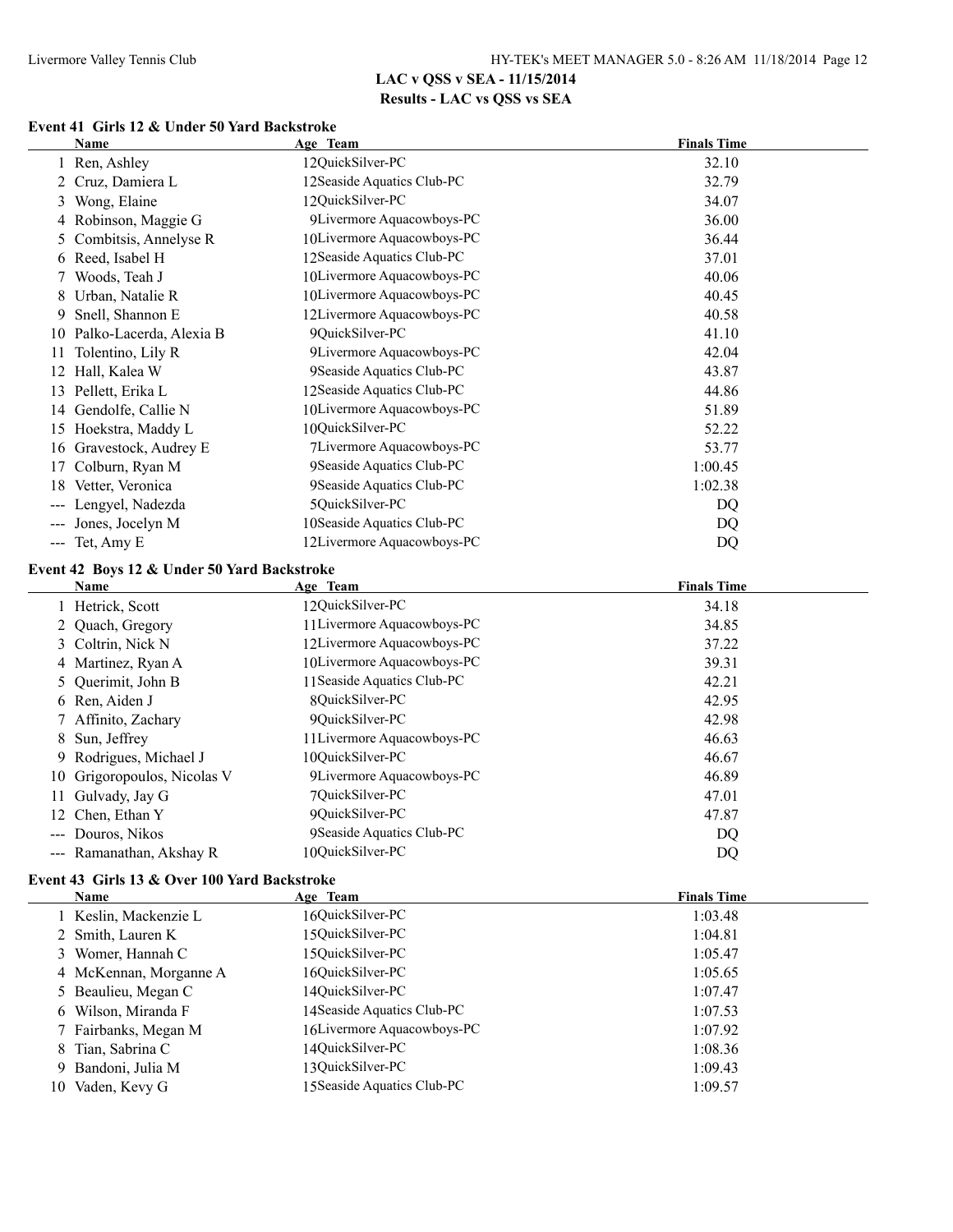#### **(Event 43 Girls 13 & Over 100 Yard Backstroke)**

|    | Name                                                       | Age Team                               | <b>Finals Time</b> |
|----|------------------------------------------------------------|----------------------------------------|--------------------|
|    | 11 Carroll, Tori I                                         | 14Livermore Aquacowboys-PC             | 1:10.03            |
|    | 12 Roh, Ruth                                               | 15QuickSilver-PC                       | 1:10.62            |
|    | 13 Hetrick, Sara                                           | 15QuickSilver-PC                       | 1:11.62            |
|    | 14 Dabney, Katie J                                         | 14Livermore Aquacowboys-PC             | 1:11.70            |
|    | 15 Louvelle, Jillian A                                     | 13QuickSilver-PC                       | 1:11.88            |
|    | 16 Krishnamurthy, Annika D                                 | 13QuickSilver-PC                       | 1:11.92            |
| 17 | Zhang, Felita W                                            | 14QuickSilver-PC                       | 1:12.07            |
|    | 18 Arnold, Jacqueline Y                                    | 13Livermore Aquacowboys-PC             | 1:13.93            |
| 19 | Hutcheson, Ashlyn R                                        | 16Livermore Aquacowboys-PC             | 1:14.54            |
| 20 | Diallo, Selly F                                            | 13 Seaside Aquatics Club-PC            | 1:14.59            |
|    | 21 Valero, Lexi P                                          | 16Seaside Aquatics Club-PC             | 1:15.56            |
|    | 22 Wilson, Changa D                                        | 13 Seaside Aquatics Club-PC            | 1:17.04            |
|    | 23 Halsch, Elise M                                         | 15Livermore Aquacowboys-PC             | 1:29.63            |
|    |                                                            |                                        |                    |
|    | Event 44 Boys 13 & Over 100 Yard Backstroke<br><b>Name</b> | Age Team                               | <b>Finals Time</b> |
|    | 1 Dietz, Ben N                                             | 15QuickSilver-PC                       | 59.59              |
|    | 2 Blaul, Henry N                                           | 14 Seaside Aquatics Club-PC            | 59.71              |
| 3  | Hayes, Matthew T                                           | 14Livermore Aquacowboys-PC             | 1:01.07            |
|    | 4 Ritchie, Cameron W                                       | 14 Seaside Aquatics Club-PC            | 1:01.60            |
| 5. | Cripe, Caleb A                                             | 15 Seaside Aquatics Club-PC            | 1:03.59            |
| 6  | Eckles, Ryan R                                             | 16Livermore Aquacowboys-PC             | 1:08.13            |
| 7  | Gonzalez, Chirs                                            | 13Livermore Aquacowboys-PC             | 1:08.33            |
| 8  | Giacinto, Leonard J                                        | 17QuickSilver-PC                       | 1:08.73            |
| 9  | Trump, Collin L                                            | 13Livermore Aquacowboys-PC             | 1:16.04            |
|    | --- Eckles, Michael A                                      | 16Livermore Aquacowboys-PC             | DQ                 |
|    |                                                            |                                        |                    |
|    | Event 45 Girls 9 & Over 500 Yard Freestyle<br>Name         |                                        | <b>Finals Time</b> |
|    | 1 Giacinto, Sonja F                                        | Age Team<br>16QuickSilver-PC           | 5:20.10            |
|    | 2 Rios, Amanda E                                           | 16QuickSilver-PC                       | 5:40.96            |
|    | 3 Nguyen, Celine                                           | 16Livermore Aquacowboys-PC             | 5:48.70            |
|    | 4 McKee, Madeline N                                        | 13QuickSilver-PC                       | 5:51.31            |
| 5  | Reed, Eva C                                                | 14 Seaside Aquatics Club-PC            | 5:57.55            |
|    | Wong, Elaine                                               | 12QuickSilver-PC                       | 6:00.72            |
| 6  | Doughty, Kanyada Doughty C                                 | 11 Seaside Aquatics Club-PC            | 6:02.57            |
| 8  | Meyer, Rachel G                                            | 11QuickSilver-PC                       | 6:02.92            |
|    | 9 Wilson, Miranda F                                        | 14 Seaside Aquatics Club-PC            | 6:04.65            |
|    | 10 Keslin, Ainsley N                                       | 13QuickSilver-PC                       | 6:14.78            |
|    | 11 Kennard, Kamille D                                      | 12Seaside Aquatics Club-PC             | 6:16.00            |
|    | 12 Rice, Kelly C                                           | 15 Seaside Aquatics Club-PC            | 6:20.13            |
| 13 | Davis, Melinda E                                           | 12Livermore Aquacowboys-PC             | 6:21.35            |
|    | 14 Peters, Kylie G                                         | 12Livermore Aquacowboys-PC             | 6:30.50            |
| 15 | Jones, Jocelyn M                                           | 10Seaside Aquatics Club-PC             | 7:15.67            |
|    | 16 Tolentino, Lily R                                       | 9Livermore Aquacowboys-PC              | 7:16.13            |
|    |                                                            |                                        |                    |
|    | Event 46 Boys 9 & Over 500 Yard Freestyle                  |                                        |                    |
|    | <b>Name</b>                                                | Age Team<br>17Seaside Aquatics Club-PC | <b>Finals Time</b> |
|    | 1 Hussain, Austin D                                        | 15 Seaside Aquatics Club-PC            | 5:17.38            |
|    | 2 Sullivan, Nicholas W                                     | 16Livermore Aquacowboys-PC             | 5:21.91            |
|    | 3 Gonzalez, Alex<br>4 Martella, Blake A                    | 17Seaside Aquatics Club-PC             | 5:22.44<br>5:23.04 |
|    |                                                            |                                        |                    |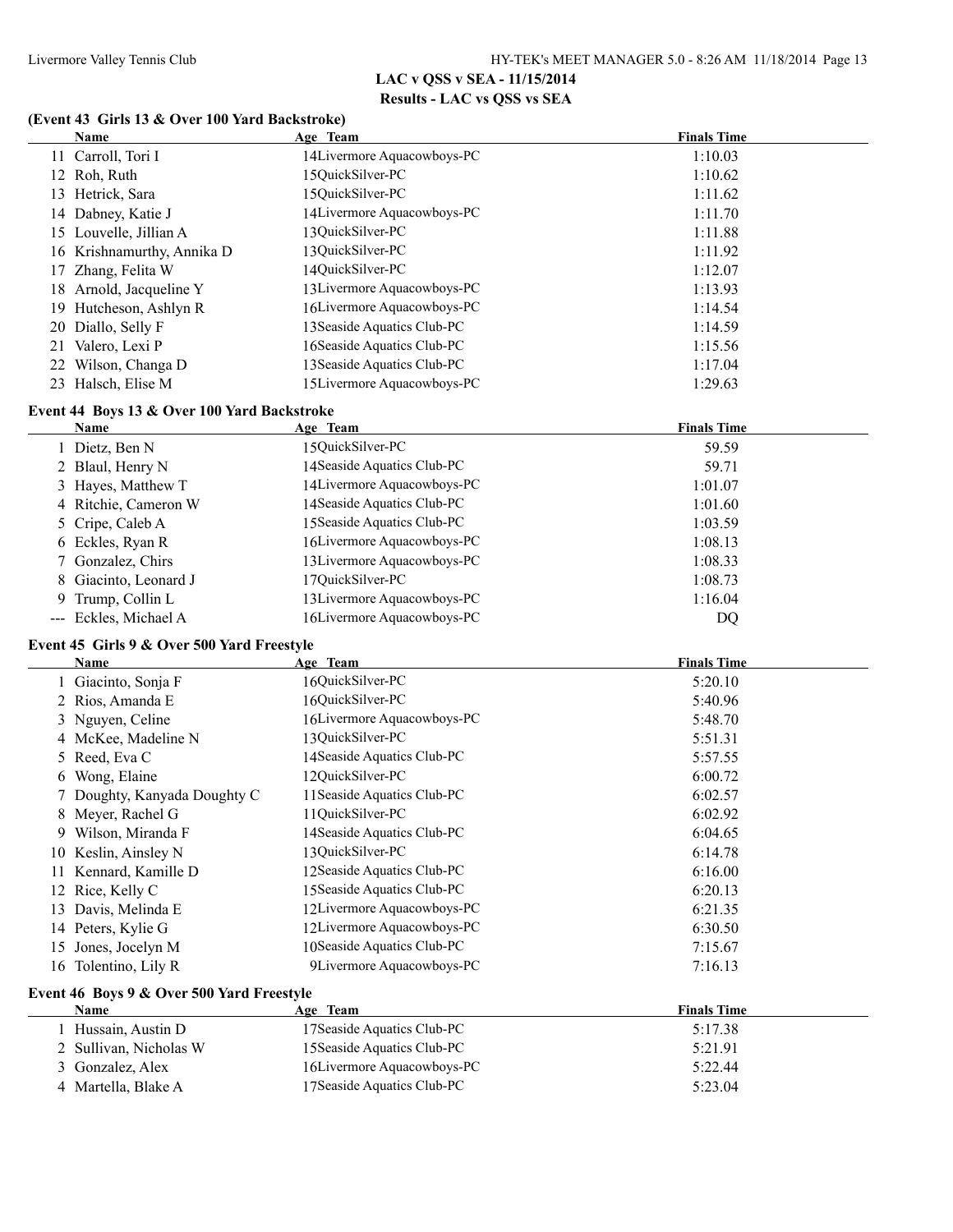### **(Event 46 Boys 9 & Over 500 Yard Freestyle)**

|    | $P_{\text{V}}(n)$ to $P_{\text{V}}(n)$ and $P_{\text{V}}(n)$ and $P_{\text{V}}(n)$<br>Name | Age Team                    | <b>Finals Time</b> |
|----|--------------------------------------------------------------------------------------------|-----------------------------|--------------------|
|    | 5 Siu, Brandon D                                                                           | 15Livermore Aquacowboys-PC  | 5:29.16            |
|    | 6 Woffinden, Hunter J                                                                      | 14Livermore Aquacowboys-PC  | 5:31.76            |
| 7  | DaCosta, Paige P                                                                           | 13Livermore Aquacowboys-PC  | 5:35.96            |
| 8  | DaCosta, Taber T                                                                           | 11 Livermore Aquacowboys-PC | 6:03.83            |
| 9  | Seljeseth, Erik W                                                                          | 12QuickSilver-PC            | 6:16.69            |
|    | 10 Davis, Jack C                                                                           | 9Livermore Aquacowboys-PC   | 7:11.21            |
|    | 11 Hendrick, Jack                                                                          | 9Livermore Aquacowboys-PC   | 7:14.80            |
|    | 12 Quach, Alexander                                                                        | 9Livermore Aquacowboys-PC   | 7:33.15            |
|    |                                                                                            |                             |                    |
|    | Event 47 Girls 8 & Under 25 Yard Breaststroke<br>Name                                      | Age Team                    | <b>Finals Time</b> |
|    | 1 Gravestock, Olivia M                                                                     | 8Livermore Aquacowboys-PC   | 26.10              |
|    | 2 Dominguez, Rivers A                                                                      | 8Livermore Aquacowboys-PC   | 27.06              |
| 3  | Applebaum, Sarah R                                                                         | 6QuickSilver-PC             | 30.66              |
| 4  | Eaton, Lauren A                                                                            | 7Livermore Aquacowboys-PC   | 31.82              |
| 5. | Ragsdale-Cronin, Dharma M                                                                  | 8Seaside Aquatics Club-PC   | 32.40              |
|    | 6 Wolf, Reagan B                                                                           | 8Livermore Aquacowboys-PC   | 34.38              |
|    | Gravestock, Audrey E                                                                       | 7Livermore Aquacowboys-PC   | 35.37              |
| 7. |                                                                                            | 6QuickSilver-PC             | 36.42              |
|    | 8 Leung, Megan R                                                                           |                             |                    |
|    | Event 48 Boys 8 & Under 25 Yard Breaststroke                                               |                             |                    |
|    | <b>Name</b>                                                                                | Age Team                    | <b>Finals Time</b> |
|    | 1 Cortez, David W                                                                          | 8Seaside Aquatics Club-PC   | 22.38              |
|    | 2 Lengyel, Anton                                                                           | 8QuickSilver-PC             | 22.85              |
|    | 3 Paxton IV, Donnie W                                                                      | 8QuickSilver-PC             | 22.88              |
|    | 4 Primmer, Jake R                                                                          | 6QuickSilver-PC             | 27.03              |
| 5  | Velasquez, Indio I                                                                         | 7Seaside Aquatics Club-PC   | 27.64              |
|    | 6 Kessel, Jacob T                                                                          | 8QuickSilver-PC             | 28.47              |
| 7  | Rodrigues, Zachary F                                                                       | 7QuickSilver-PC             | 34.16              |
|    | 8 Colburn, Grayson W                                                                       | 6Seaside Aquatics Club-PC   | 52.85              |
|    | --- Ford, Ziggy C                                                                          | 8QuickSilver-PC             | DQ                 |
|    | Event 49 Girls 12 & Under 50 Yard Breaststroke                                             |                             |                    |
|    | <b>Name</b>                                                                                | Age Team                    | <b>Finals Time</b> |
|    | 1 Smith, Skyler A                                                                          | 11QuickSilver-PC            | 35.13              |
|    | 2 Silva, Makena R                                                                          | 11 Seaside Aquatics Club-PC | 36.66              |
|    | 3 Sullivan, Claire M                                                                       | 12Seaside Aquatics Club-PC  | 37.27              |
|    | *4 Ipsaro, Hayley A                                                                        | 12QuickSilver-PC            | 40.22              |
|    | *4 Seljeseth, Courtney A                                                                   | 10QuickSilver-PC            | 40.22              |
|    | 6 Reed, Isabel H                                                                           | 12Seaside Aquatics Club-PC  | 40.83              |
|    | 7 Gulvady, Leena S                                                                         | 10QuickSilver-PC            | 41.02              |
| 8  | Robinson, Maggie G                                                                         | 9Livermore Aquacowboys-PC   | 41.56              |
| 9  | Ragsdale-Cronin, Tara J                                                                    | 12Seaside Aquatics Club-PC  | 42.56              |
|    | 10 Herscu, Abigail E                                                                       | 10Livermore Aquacowboys-PC  | 44.36              |
| 11 | Leung, Marisa G                                                                            | 11QuickSilver-PC            | 45.04              |
|    | 12 Cortez, Casey A                                                                         | 10Seaside Aquatics Club-PC  | 45.48              |
| 13 | Cui, Kyra O                                                                                | 7QuickSilver-PC             | 45.91              |
|    | 14 Tolentino, Isabella C                                                                   | 11 Livermore Aquacowboys-PC | 46.31              |
|    | 15 Hannigan, Katie E                                                                       | 9QuickSilver-PC             | 46.86              |
|    | *16 House, Ella H                                                                          | 10QuickSilver-PC            | 47.19              |
|    | *16 Livingston, Bree T                                                                     | 8QuickSilver-PC             | 47.19              |
|    | 18 Ottman, Katie G                                                                         | 12Livermore Aquacowboys-PC  | 48.59              |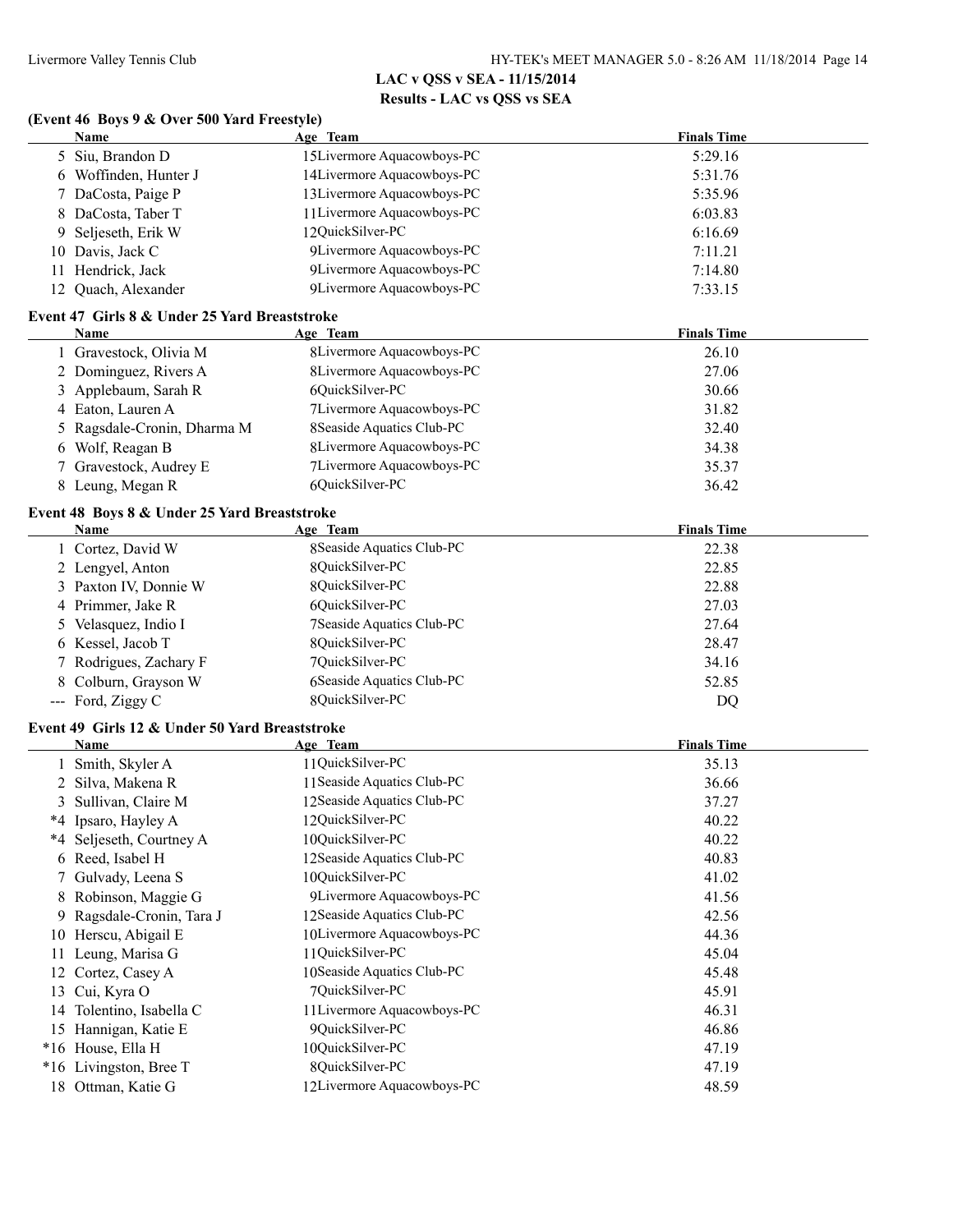#### **(Event 49 Girls 12 & Under 50 Yard Breaststroke)**

|            | Name                                                  | Age Team                           | <b>Finals Time</b> |
|------------|-------------------------------------------------------|------------------------------------|--------------------|
|            | 19 Woods, Teah J                                      | 10Livermore Aquacowboys-PC         | 49.53              |
|            | 20 Schwabenland, Cheryl D                             | 9Livermore Aquacowboys-PC          | 52.82              |
|            | 21 Colburn, Abbi M                                    | 11 Seaside Aquatics Club-PC        | 54.15              |
|            | 22 Patel, Madeline E                                  | 11 Livermore Aquacowboys-PC        | 55.51              |
|            | 23 Ford, Makenzie K                                   | 9Livermore Aquacowboys-PC          | 56.98              |
|            | 24 Hubrich, Nina K                                    | 9Seaside Aquatics Club-PC          | 58.53              |
|            | 25 Chew, Ellie                                        | 9Livermore Aquacowboys-PC          | 58.54              |
|            | *26 Meyer, Rebecca G                                  | 7QuickSilver-PC                    | 1:03.02            |
|            | *26 Vetter, Veronica                                  | 9Seaside Aquatics Club-PC          | 1:03.02            |
|            | *28 Gendolfe, Callie N                                | 10Livermore Aquacowboys-PC         | 1:03.28            |
|            | *28 Hoekstra, Maddy L                                 | 10QuickSilver-PC                   | 1:03.28            |
|            | 30 Chobanian, Isabella                                | 7QuickSilver-PC                    | 1:04.97            |
|            | --- Ramachandran, Anvika                              | 11QuickSilver-PC                   | DQ                 |
|            | --- Muslic, Melissa                                   | 12QuickSilver-PC                   | DQ                 |
|            |                                                       |                                    |                    |
|            | Event 50 Boys 12 & Under 50 Yard Breaststroke<br>Name | Age Team                           | <b>Finals Time</b> |
|            | 1 Diallo, EB B                                        | 11 Seaside Aquatics Club-PC        | 42.93              |
|            |                                                       | 11 Livermore Aquacowboys-PC        | 44.90              |
|            | 2 Schwegler, Wilson E<br>Rodrigues, Michael J         | 10QuickSilver-PC                   | 46.30              |
| 3          |                                                       | 9QuickSilver-PC                    | 46.51              |
| 4          | Rice, Walker K                                        |                                    |                    |
| 5          | Rodrigues, Matthew C                                  | 9QuickSilver-PC<br>8QuickSilver-PC | 46.65              |
| 6          | Lengyel, Anton                                        | 9QuickSilver-PC                    | 48.57              |
|            | Flores, Gianlucca                                     |                                    | 50.96              |
| 8          | Chen, Ethan Y                                         | 9QuickSilver-PC                    | 50.99              |
| 9.         | Velasquez, Indio I                                    | 7Seaside Aquatics Club-PC          | 1:01.06            |
|            | 10 Applebaum, Jacob B                                 | 8QuickSilver-PC                    | 1:02.28            |
|            | 11 Pool, Jeremy K                                     | 12Seaside Aquatics Club-PC         | 1:03.10            |
|            | Event 51 Girls 13 & Over 100 Yard Breaststroke        |                                    |                    |
|            | Name                                                  | Age Team                           | <b>Finals Time</b> |
|            | 1 McKennan, Morganne A                                | 16QuickSilver-PC                   | 1:10.22            |
|            | 2 Green, Lauren K                                     | 15QuickSilver-PC                   | 1:12.52            |
| 3          | Gulvady, Maya S                                       | 13QuickSilver-PC                   | 1:14.64            |
|            | 4 Roh, Joyce                                          | 14QuickSilver-PC                   | 1:14.91            |
| 5.         | McKee, Madeline N                                     | 13QuickSilver-PC                   | 1:17.45            |
|            | 6 Boom, Claire M                                      | 16Livermore Aquacowboys-PC         | 1:17.49            |
|            | 7 McKee, Samantha A                                   | 13QuickSilver-PC                   | 1:18.66            |
|            | 8 Rios, Amanda E                                      | 16QuickSilver-PC                   | 1:19.25            |
|            | 9 Diallo, Selly F                                     | 13 Seaside Aquatics Club-PC        | 1:19.56            |
|            | 10 Fairbanks, Megan M                                 | 16Livermore Aquacowboys-PC         | 1:20.30            |
| 11         | Keslin, Ainsley N                                     | 13QuickSilver-PC                   | 1:21.84            |
| 12         | Borg, Tegan M                                         | 14Livermore Aquacowboys-PC         | 1:25.26            |
| 13         | Myers, Adele H                                        | 15Livermore Aquacowboys-PC         | 1:28.20            |
|            | 14 Leung, Sarah H                                     | 13QuickSilver-PC                   | 1:30.01            |
| 15         | Anderson, Baileigh M                                  | 13Livermore Aquacowboys-PC         | 1:47.53            |
| $-\!-\!$ – | Tong, Sherry                                          | 14QuickSilver-PC                   | DQ                 |
|            | --- Hoekstra, Abby A                                  | 13QuickSilver-PC                   | DQ                 |
|            | Event 52 Boys 13 & Over 100 Yard Breaststroke         |                                    |                    |
|            | Name                                                  | Age Team                           | <b>Finals Time</b> |
|            | 1 Green, Christopher P                                | 17QuickSilver-PC                   | 1:02.35            |
|            |                                                       |                                    |                    |